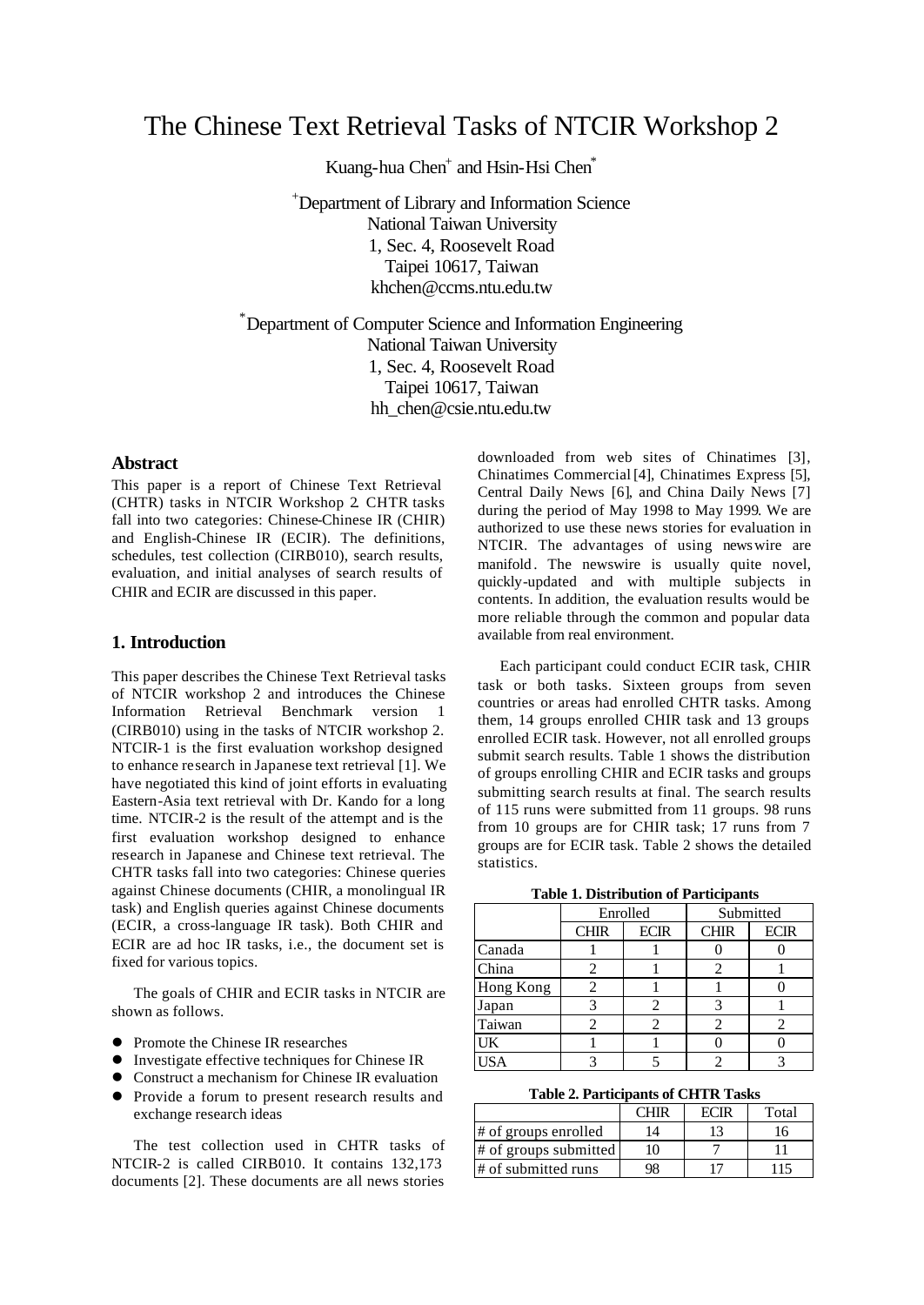The rest of this report will focus on the test collection (CIRB010) and the CHIR task and ECIR task. Section 2 will introduce the task of CHTR in NTCIR workshop 2. Section 3 will describe the test collection used in the CHTR tasks. Section 4 will give a picture of the evaluation mechanism. Section 5 will analyze the search results in a broad view. Section 6 will give a conclusion.

# **2. CHIR Task and ECIR Task**

Two kinds of IR tasks have been arranged for NTCIR-2 Chinese Text Retrieval. The first is Chinese IR Task (a monolingual IR task) and the second is English-Chinese IR Task (a cross-language IR task). Both tasks are ad-hoc-based tasks, that is to say, the document set is fixed against the different topics.

#### **2.1 Schedule**

| By          | Submit an application. Online                |
|-------------|----------------------------------------------|
| 2000-07-15: | application is available at:                 |
|             | http://www.rd.nacsis.ac.jp/~ntcadm/wo        |
|             | rkshop/application2/app2-en.html             |
| 2000-08-31: | CIRB-1-CH CD (132,172 documents              |
|             | and 50 Chinese topics) will be               |
|             | distributed to the participants of           |
|             | Chinese IR Task, and CIRB-1-EN CD            |
|             | (132,172 documents and 50 English            |
|             | topics) will be distributed to the           |
|             | participants of English-Chinese IR           |
|             | Task.                                        |
| 2000-09-30: | Search results and system description        |
|             | forms submission.                            |
| 2001-01-10: | <b>Results of Relevance Assessments will</b> |
|             | be distributed to the participants.          |
| 2001-02-12: | Papers for the working-note                  |
|             | proceedings submission.                      |
| 2001-03-07/ | Workshop meeting at NII, Tokyo,              |
| 2001-03-09: | Japan.                                       |
| 2001-03-16: | Camera-ready copies for the                  |
|             | proceedings.                                 |

### **2.2 Task Type**

- Chinese IR Task ("CHIR") The Chinese IR Task is to assess the capability of participating systems in retrieving Chinese documents using Chinese queries. Chinese texts, which are composed of characters without explicit word boundary, make the retrieval task more challengeable than English ones. The participating systems can employ any approaches. Either word-based or character-based systems are acceptable. The organizer will not provide any segmentation tools and Chinese dictionaries.
- l English-Chinese IR Task ("ECIR") The English-Chinese IR Task is to assess the capability of participating systems in retrieving

Chinese documents using English queries. The organizer will not provide any segmentation tools and English-Chinese dictionaries.

### **2.3 Query Type**

We distinguish each run according to the length of query. Three different types of run are defined as the follows.

- Long query ("LO"): Any query uses the narrative of the topics.
- Short query ("SO"): Any query uses no narrative of the topics.
- Very short query ("VS"): Any query uses neither narrative nor question of the topics.
- $\bullet$  Title query ("TI"): Any query uses the title of the topics only.

The participating group could use any type of query to carry out the IR tasks.

### **3. The Test Collection: CIRB010**

#### **3.1 Document Set**

In order to facilitate the process of identification and analysis of the contents, documents are supposed to be consistent in their format. Therefore, we edit the html documents downloaded from web and delete the nois es. In addition, we add tags to mark the designated fields, which are document id-number, news reporting date, title, paragraphs, etc. Consequently, every document has the same format and tags. The documents are encoded in BIG5 with XML-style tags. We add tags to documents to mark their specifications and sections. The meaning of each tag is described below:

- $\langle \text{doc} \rangle$   $\langle \text{doc} \rangle$ : Denote the beginning and the ending of a document.
- $\langle \text{id}\rangle$   $\langle \text{id}\rangle$ : Denote the identification code of the document, which is composed of the source, the subject category, and the serial number of document. The code can also be seen as the full file path of each document in our data CD. The document is assigned a 7-digits serial number in each category, so we can identify each document and recognize its source by this unique id code.
- $\langle \text{date}\rangle$   $\langle \text{date}\rangle$ : Denote the date of the news using ISO8601 format. It is presented in the format of "year (in 4 digits)-month (in 2 digits)-date (in 2 digits)".
- $\bullet$   $\lt$ title $\gt$  $\lt$ title $\gt$ : Denote the title of news.
- $\bullet \quad$  <text> </text>: Denote the text of news.
- $\bullet \leq p \lt p \lt p$ : Denote the paragraphs of news.

Figure 1 shows a sample document. We only modify documents' format and do not change their contents.

Table 3 shows the statistics of CIRB document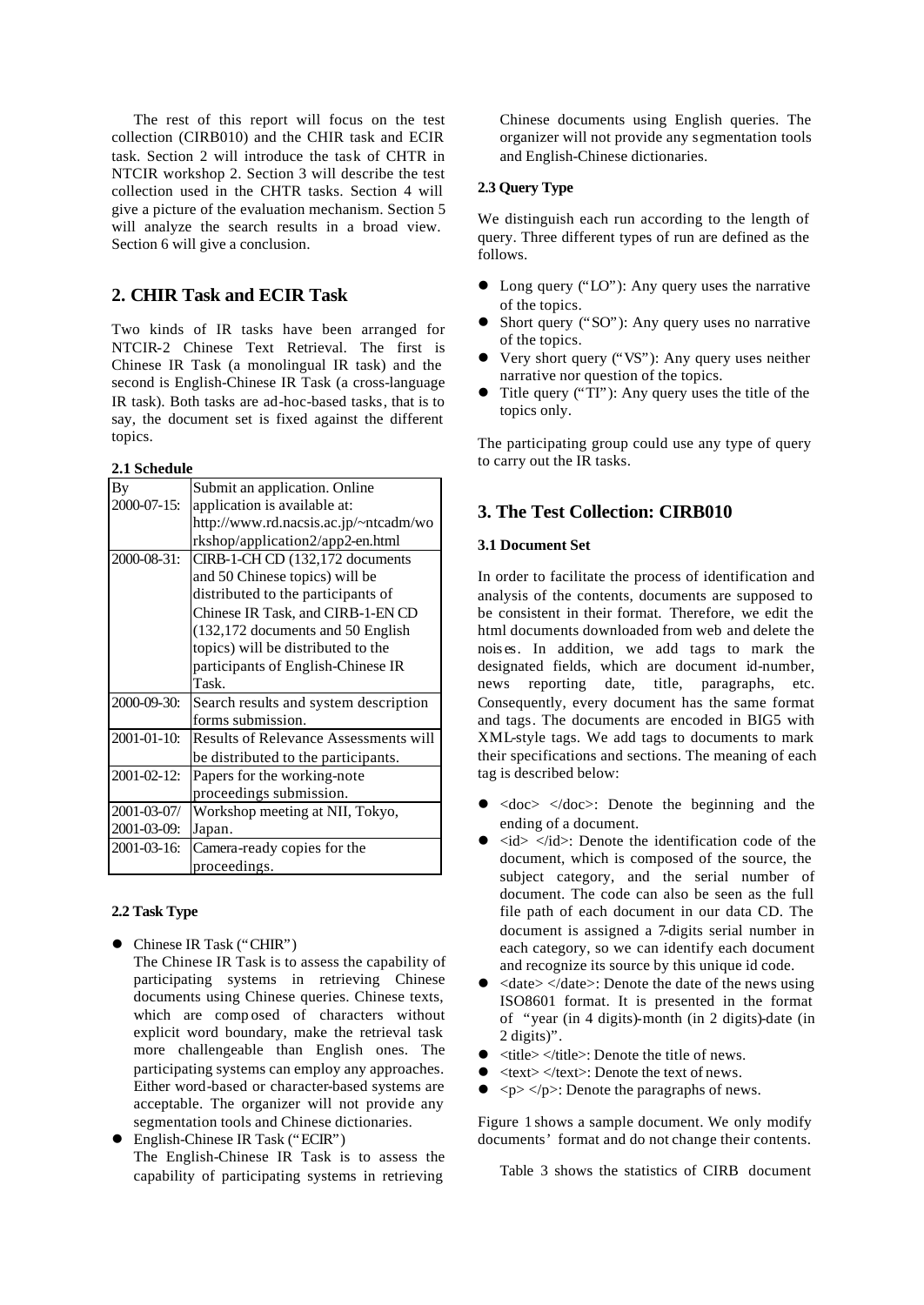set. CIRB010 contains 132,173 documents with the size of 200MB. The subjects of documents are various, such as politics, finance, social, life, sports, entertainment, international issue, and information technology and so on.



#### **Figure 1. Example of CIRB Document Tagging**

| News Agency                  | # of Document | Percentage |
|------------------------------|---------------|------------|
| <b>Chinatimes</b>            | 38,163        | 28.8%      |
| <b>Chinatimes Commercial</b> | 25,812        | 19.5%      |
| <b>Chinatimes Express</b>    | 5.747         | 4.4%       |
| <b>Central Daily News</b>    | 27,770        | 21.0%      |
| China Daily News             | 34,728        | 26.3%      |
| Total                        | 132,173       | 200MB)     |

**Table 3. Document Set**

#### **3.2 Topic**

Three main procedures constructing topics of CIRB010 are shown as follows:

#### (1) Collecting information request

In order to increase the similarity between our benchmark and real environment, we build the topics using real users' information requests. We collected 405 requests through questionnaire on web. There are both closed and open-ended questions about the types and subject of requests, narratives of requests, and other related information. The basic assumption of the method is that users may state their specific information request distinctly and exhaustively.

### (2) Selecting information request

The responses of questionnaires gained from Internet was not entirely so qualitative, complete and

exhaustive, and the type and subject of the request provided by user is not necessarily suitable for evaluation purpose in our IR benchmark. Therefore, we pic k out 50 best requests from 405 collected requests according to some important criteria in three phases explained as follows. In the first phase we examine the statements and narratives, and then delete too simple, short, ambiguous, and subjective ones. Besides, we also exclude the requests with the following criteria: (a) the coverage of subject is too broad; (b) request shows great gap in document set; (c) the answer to request change rapidly from time to time. In the second phase, a full-text information retrieval system is used to test the number of possible relevant documents. The motive of this method is to determine if the request is too comprehensive or too limited in their subject coverage. In the final phase, we select 50 requests best fitting in the requirements. The main consideration lies in the similarity between requests and degree of the explicitness and distinctness of the request. The results of request selection are shown as Table 4.

|  |  |  |  | <b>Table 4. The Selection of Information Request</b> |  |
|--|--|--|--|------------------------------------------------------|--|
|--|--|--|--|------------------------------------------------------|--|

| тамс - так всксими от шкогналон кеачел |            |                                                 |           |  |  |
|----------------------------------------|------------|-------------------------------------------------|-----------|--|--|
|                                        |            | $1st$ selection $2nd$ selection $3rd$ selection |           |  |  |
| Selection                              | Judged by  | Supported                                       | Judged by |  |  |
| method                                 | researcher | by full-text researcher                         |           |  |  |
|                                        |            | IR software                                     |           |  |  |
| Number of                              | 163        | 173                                             | 19        |  |  |
| topics deleted                         |            |                                                 |           |  |  |
| Number of                              | 242        | 69                                              | 50        |  |  |
| topics reserved                        |            |                                                 |           |  |  |

### (3) Constructing Topics

The main task of this phase is to establish the topics in accordance with the 50 final requests. We use four fields: title, question, narrative, and concepts to represent topics in accordance with the TREC's convention. The meaning, content, syntax and resources of each field are shown in Table 5. The "title" field has the widest coverage in its content with comparison to the other three fields. The coverage of "question" field is the second to "title" field. The "narrative" field is the most specific because of its detailed description. The keywords in "concepts" field touch on the contents of above three fields. The relationship between the four fields can be illustrated in Figure 2. The 50 topics can be roughly classified into 9 categories. The average number of words in a topic is 169. No significant differences show in the corresponding fields among different topics with comparison to other test collections. The statistics is shown in Table 6.



**Figure 2. The Relation between Topic Fields**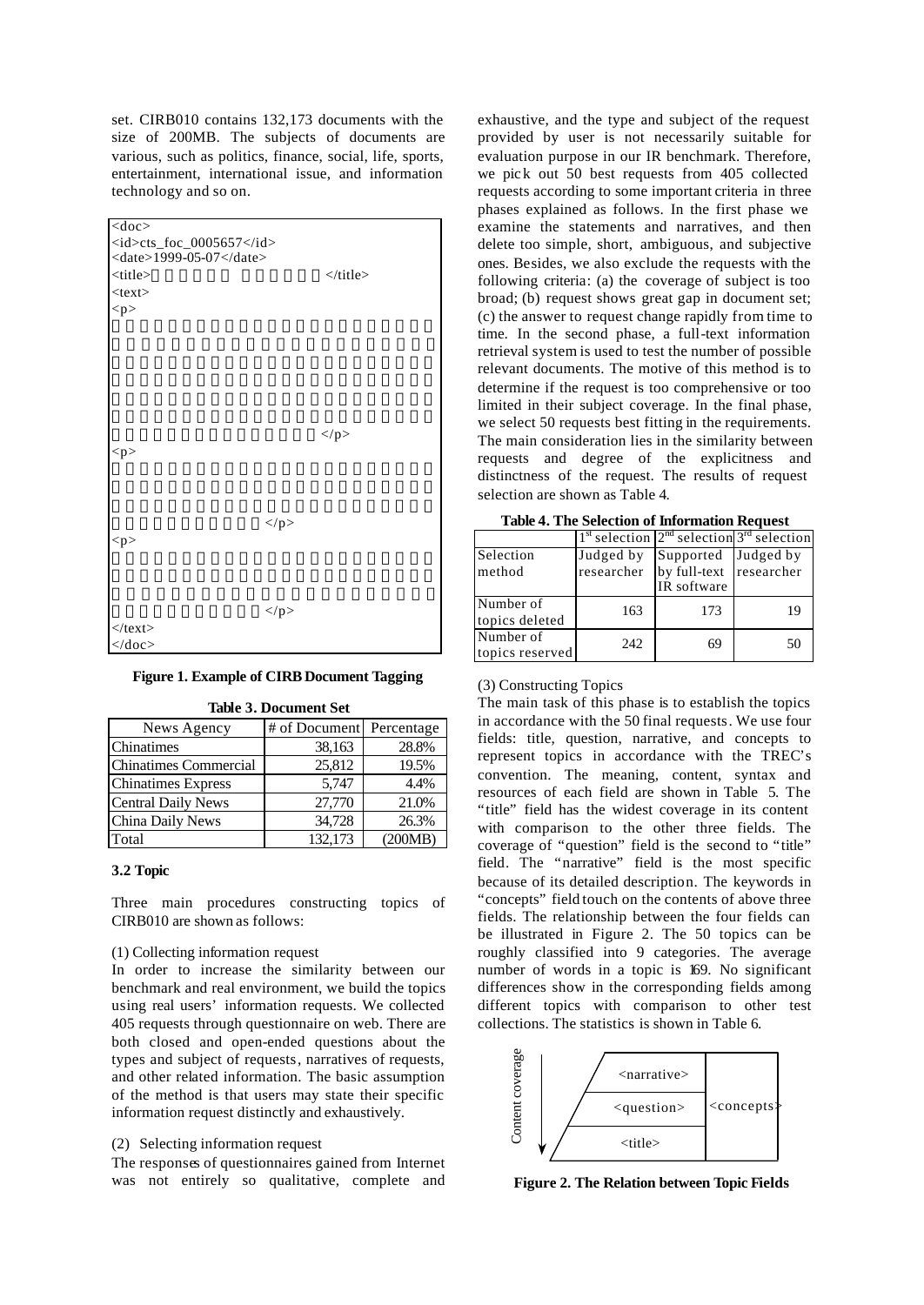|                         | Table 9: I Rius of CHW Topics                                                                                                                                                                                                                       |                                     |                                               |
|-------------------------|-----------------------------------------------------------------------------------------------------------------------------------------------------------------------------------------------------------------------------------------------------|-------------------------------------|-----------------------------------------------|
| Fields                  | Content                                                                                                                                                                                                                                             | Syntax                              | Resources                                     |
| <title></title>         | representation of information<br>Concise<br>subject.                                                                                                                                                                                                | request Noun or Noun Phrase         | The subject of<br>information request         |
| $<$ question $>$        | Brief descriptions of content of information request. One or two sentences                                                                                                                                                                          |                                     | The whole information<br>request              |
| <narrative></narrative> | Narratives of information request such as the<br>further interpretation to request and proper nouns,<br>the list of relevant or irrelevant information, and the Several sentences<br>specific requirements or limitations of relevant<br>documents. |                                     | The whole information<br>request              |
| $<$ concepts $>$        | Keywords relevant to the whole topic.                                                                                                                                                                                                               | One or more keywords keywords about | Relevant or irrelevant<br>information request |

# **Table 5. Fields of CIRB Topics**

| <number> CIRB010TopicZH011</number> |
|-------------------------------------|
| $\langle$ title>                    |
|                                     |
|                                     |
|                                     |
|                                     |
|                                     |

#### **Figure 3. Example of CIRB Topic**

| Table 0. Document Length of CIRD and TREC         |                             |         |         |         |                           |                                   |
|---------------------------------------------------|-----------------------------|---------|---------|---------|---------------------------|-----------------------------------|
|                                                   | Fields                      | Minimum | Maximum | Average | <b>Standard Deviation</b> | <b>Standard Deviation/Average</b> |
|                                                   | $<$ title $>$               | 3       | 13      | 6.52    | 2.23                      | 0.34                              |
|                                                   | $question$                  | 12      | 37      | 23.64   | 5.92                      | 0.25                              |
| <b>CIRB</b>                                       | <narrative></narrative>     | 57      | 141     | 93.90   | 20.43                     | 0.22                              |
|                                                   | $\alpha$ concept $\epsilon$ | 26      | 74      | 44.68   | 11.58                     | 0.26                              |
|                                                   | Total                       | 103     | 244     | 168.74  | 27.77                     | 0.16                              |
| <b>TREC</b><br>Chinese Topic                      | $<$ title $>$               | 4       | 29      | 12.30   | 5.58                      | 0.45                              |
|                                                   | $<$ desc $>$                | 6       | 35      | 17.48   | 7.40                      | 0.43                              |
| $1 - 54$                                          | $<$ narr $>$                | 31      | 174     | 81.54   | 30.28                     | 0.37                              |
|                                                   | Total                       | 53      | 204     | 111.32  | 31.36                     | 0.28                              |
|                                                   | $<$ title $>$               | 3       | 13      | 6.80    | 2.28                      | 0.34                              |
| TREC-6 Topic<br>301-350<br>(Chinese translation). | $<$ desc $>$                | 7       | 87      | 30.14   | 16.88                     | 0.56                              |
|                                                   | $<$ narr $>$                | 26      | 217     | 94.56   | 42.15                     | 0.45                              |
|                                                   | Total                       | 64      | 237     | 131.5   | 42.03                     | 0.32                              |

### **Table 6. Document Length of CIRB and TREC**

### **4. Evaluation**

This is our first attempt to organize Chinese IR evaluation workshop. We follow the method used in TREC and NTCIR-1. The TREC's evaluation program is used to score the research results. It provides the interpolated recall and precision at 11 points, average precision (non-interpolated) over al relevant documents and precision at 5, 10, 15, 20, 30, 100, 200, 500, and 1000 documents. Each

participating group has to submit its search results in the designated format. The result file is a list of tuples in the following form:

*qid iter docid rank sim runid* giving CIRB010 document "docid" (a string extracted from the  $\langle id \rangle$   $\langle id \rangle$  field, e.g.  $\langle id \rangle$ cts\_cec\_1999111514  $\langle \text{id} \rangle$  retrieved by query "qid" (an integer extracted from the last 3 digits in  $\langle$ number>  $\langle$ /number> field of topic, e.g.,  $\langle$ number> CIRB010TopicEN002 </number>, the "qid" is 002)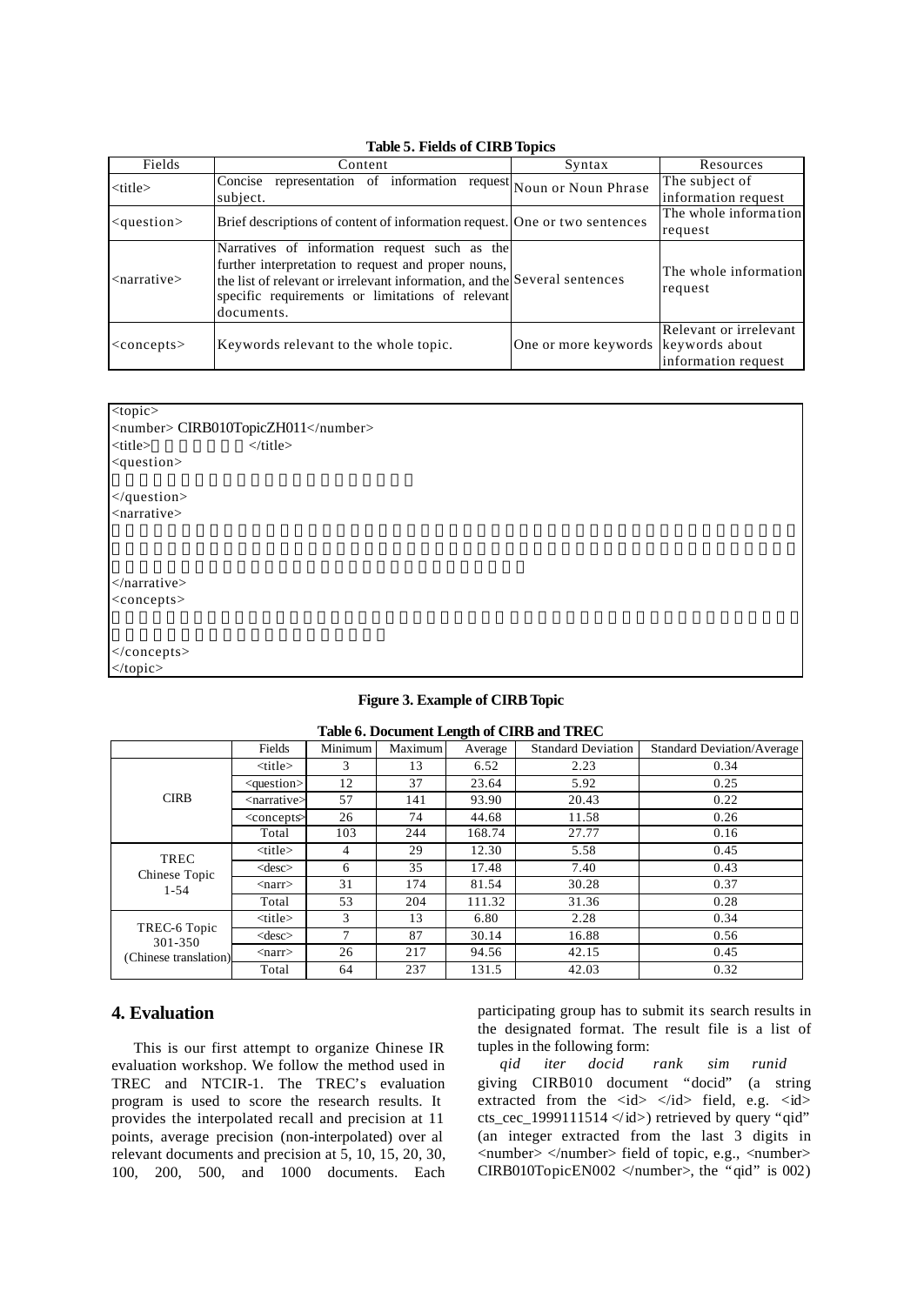with similarity *sim* (a float). The result file is assumed to be sorted numerically by "qid". "Sim" is assumed to be higher for the documents to be retrieved first. The "iter" and "rank" could be regarded as the dummy filed in tuples. In addition, each field in tuples is separated by inserting 'TAB'  $(\x0A, \t)$  character.

A sample file is shown as follows.

| 001 | $\theta$ | CTS POL 00032070  | 0.992917 RUN-ID |               |
|-----|----------|-------------------|-----------------|---------------|
| 001 | 0        | CTS POL 00032171  | 0.992338        | <b>RUN-ID</b> |
| 001 | 0        | CDN FOC 00057312  | 0.988612 RUN-ID |               |
| 001 | 0        | CDN FOC 00041853  | 0.987523        | RUN-ID        |
| 001 | 0        | CHD POL 00058924  | 0.985803        | RUN-ID        |
| 001 | 0        | CDN FOC 00056435  | 0.984673        | RUN-ID        |
| 001 | 0        | CTS POL 00029476  | 0.978978        | RUN-ID        |
| 001 | 0        | CTS POL 00032497  | 0.973372        | RUN-ID        |
| 001 | 0        | CDN FOC 00041968  | 0.966231        | RUN-ID        |
| 001 | 0        | CTS POL 00032169  | 0.931390        | RUN-ID        |
| 001 | 0        | CHD_POL_000251210 | 0.867546        | <b>RUN-ID</b> |
| 001 |          | CDN FOC 000695111 | 0.857641        | RUN-ID        |

A list of relevance between each topic and documents in a benchmark is needed to facilitate the comparison and evaluation of IR system effectiveness. This is the so-called "relevance judgment." The relevance judgment is undertaken by pooling method. Due to the fact that each run submits about 1,000 documents, the following criteria are used to form the pool.

- For each participating group, only one run for each query type run is selected, i.e., at most 4 runs are selected for each participating group.
- A document qualifying as a member of pool has to be retrieved by more than one run.

On average, the size of pool for each topic is about 900 documents. Table 7 shows the total number of documents in pool.

**Table 7. The Size of Pool for each Topic**

|           |      | <b>1 avic 7, 1 He Size 01 1 001 101</b> |      | each Topic  |        |
|-----------|------|-----------------------------------------|------|-------------|--------|
| topic 001 | 1035 | topic 018                               | 716  | topic 035   | 1008   |
| topic 002 | 922  | topic 019                               | 896  | topic 036   | 898    |
| topic 003 | 1016 | topic 020                               | 880  | topic 037   | 918    |
| topic 004 | 956  | topic 021                               | 987  | topic 038   | 540    |
| topic 005 | 1015 | topic 022                               | 1271 | topic 039   | 720    |
| topic 006 | 703  | topic 023                               | 845  | topic 040   | 1134   |
| topic 007 | 1175 | topic 024                               | 905  | topic 041   | 935    |
| topic 008 | 1177 | topic 025                               | 895  | topic 042   | 912    |
| topic 009 | 663  | topic 026                               | 1158 | topic 043   | 765    |
| topic 010 | 1145 | topic 027                               | 812  | topic 044   | 897    |
| topic 011 | 995  | topic 028                               | 807  | topic 045   | 881    |
| topic 012 | 1086 | topic 029                               | 830  | topic 046   | 764    |
| topic 013 | 748  | topic 030                               | 923  | topic $047$ | 720    |
| topic 014 | 928  | topic 031                               | 704  | topic 048   | 1017   |
| topic 015 | 882  | topic 032                               | 736  | topic 049   | 989    |
| topic 016 | 926  | topic 033                               | 710  | topic 050   | 754    |
| topic 017 | 889  | topic 034                               | 776  | average     | 898.48 |

While performing relevance judgments, every judge should read and understand the meaning of the topic carefully and assign each of them to the most appropriate category (mentioned below) from their

viewpoint mainly according to "question" field of topic. In order to keep judges' criterion consistent, the judges must complete the judgments for a topic in a period of time. Each topic is judged by 3 judges. In total, 23 judges spend 799 hours in relevance judgment.

The "subject relevance" concept is adopted in relevance judgment. That is to say, we pay more attention to the concrete meaning, which can be perceived from the text. Based on this concept, the judges should make an objective link between document and topic. This will increase the consistency and reliability of judgments performed by different judges. As for measurement granularity, it is supposed that some distinct definitions of relevance degree should be identified to keep judgment objective. 4 categories of relevance are identified: "Very Relevant", "Relevant", "Partially relevant", and "Irrelevant." Each kind of relevance is assigned a relevance score. "Very relevant" is 3, "Relevant" is 2, "Partially relevant" is 1, and "Irrelevant" is 0.

Since one unified relevance score have to be produced for final relevance judgment using TREC's scoring program, we combine judgment results of three judges, and then decide how to interpret the meaning of the score and how can it be applied to IR evaluation. Based on the following philosophy, we devise a method to integrate 3 relevance scores to form one relevance score.

- Each judge has equal contribution to final relevance score.
- Each judgment is independent.

The following formula is used to combine 3 judges' relevance score,

$$
R = \frac{(X_A + X_B + X_C)/3}{3}
$$

where means the relevance category assigned by each judge, and *A*, *B*, *C* represent the three different judges. The value of *R* will be between 0 and 1. The closer the score to 1, the more relevant the document to the topic.

As mentioned above, TREC scoring program is used to calculate recall and precision. Since it uses binary relevance judgment, we have to decide the threshold. Two thresholds are decided: one is 0.6667; the other is 0.3333. The so-called rigid relevance means the final relevance score should between 0.6667 and 1. That is to say, it is equivalent that each person assigns "relevant (2)" to the document.

 $[(2+2+2)/3/3=0.6667]$ 

The so-called relaxed relevance means the final relevance score should between 0.3333 and 1. That is to say, it is equivalent that each person assigns "partially relevant  $(1)$ " to the document.

 $[(1+1+1)/3/3=0.3333]$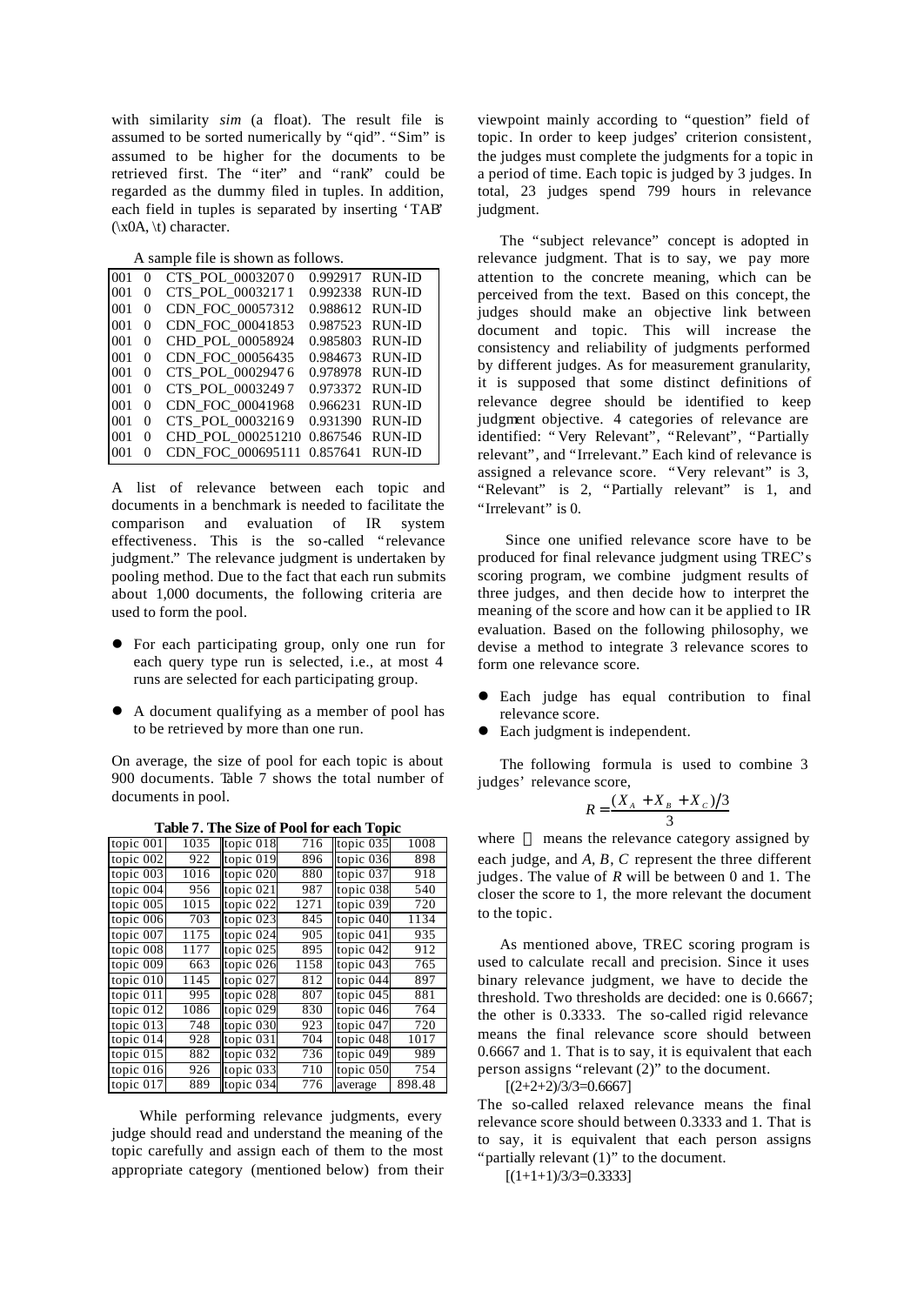### **5. Search Results**

We will report the search results in a broad view and analyze some of runs using different query types in this section. The different techniques which each participating group took could be referred to each paper in workshop proceedings.

### **5.1 CHIR Task**

The search results of CHIR task are submitted from 10 participating groups listed in Table 8. Some groups are "Full Participation" and some are "Anonymous Participation". The number of submitted runs by the query types is shown in Table 9. The query types have been mentioned in Section 2.

#### (1) All Runs

The recall/precision graphs of top runs of CHIR task are showed in Figure 4 (relaxed relevance) and Figure 5 (rigid relevance). The techniques used in these top runs are showed in Table 10 and Table 11. From Table 10 and Table 11, it is easy to find out that all runs use query expansion techniques except Brkly-CHIR-LO-01. CRL group performs well in all query types, since it uses automatic feedback to carry out query expansion. We also find that stop-word list seems a good resource for Chinese information retrieval. Brkly group applies logistic regression technique to tune the various parameters. The unique technique shows good performance in CHIR task.

Basically, most of the participating groups use tf/idf approach in a little different form. This shows that the long-history tf/idf approach still play an important role in information retrieval.

Both CRL group and PIRCS group adopt probabilistic model and they are the leading groups in CHIR task. This implies that the probabilistic model shows good performance in CHIR task of NTCIR workshop 2.

In general, the performance of "Very Short Query" is the best; the performance of "Short Query" is better than that of "Long Query". The performance of "Title Query" is worst. It seems that the long query conveys many noises. On the contrary, the title query conveys little information. Observing the search results, we conclude that the short query is appropriate for CHIR task. It seems that the name of "Very Short Query" will mislead us to draw a direct conclusion that query should be short. In fact, the "Very Short Query" means that the participants could use the concepts identified in the topic. In the case of  $CIRB010$ , the  $\langle\text{concepts}\rangle$  field contains many significant keywords. As a result, the runs applying "Very Short Query" perform well.

Since the leading groups show good performance in all runs, we will not expla in the details in each

query type and the technical details of each participating group should be referred to the corresponding papers in conference proceedings.

**Table 8. List of CHIR Participating Groups**

| 1              | <b>Communications Research Laboratory</b>                                                              |
|----------------|--------------------------------------------------------------------------------------------------------|
| 2              | University of California at Berkeley                                                                   |
| 3              | Queens College, CUNY                                                                                   |
| $\overline{4}$ | Chinese research group of Lab Furugori, the<br>University of Electro-Communications                    |
| 5              | Department of Computing<br>Hong Kong Polytechnic University                                            |
| 6              | Umemura Lab. Department of Information and<br>Computer Sciences, Toyohashi University of<br>Technology |
| 7              | NTHU NLP Lab and Knowledge Express<br>Technology Inc                                                   |
| 8              | Institute of Software, Chinese Academy<br><sub>of</sub><br>Sciences                                    |
| 9              | Trans-EZ Information Technology Inc.                                                                   |
| 10             | Fujitsu R&D Center                                                                                     |

**Table 9. Number of Submitted Runs of CHIR**

| # of Groups    | 10 |
|----------------|----|
| # of Total RUN | 98 |
| # of "LO" RUN  | 30 |
| # of "SO" RUN  | 12 |
| # of "VS" RUN  | 27 |
| # of "TI" RUN  |    |

#### (2) "Long Query" Runs

The recall/precision graphs of top runs of CHIR "Long Query" are showed in Figure 6 (relaxed relevance) and Figure 7 (rigid relevance). Since the top runs measured in relaxed relevance and in rigid relevance are the same, we only use one table (Table 12) to describe the techniques used in these top runs.

### (3) "Short Query" Runs

The recall/precision graphs of top runs of CHIR "Short Query" are showed in Figure 8 (relaxed relevance) and Figure 9 (rigid relevance). Since the top runs measured in relaxed relevance and in rigid relevance are the same, we also use one table (Table 13) to describe the techniques used in these top runs.

#### (4) "Title Query" Runs

The recall/precision graphs of top runs of CHIR "Title Query" are showed in Figure 10 (relaxed relevance) and Figure 11 (rigid relevance). The techniques used in these top runs are showed in Table 14 and Table 15.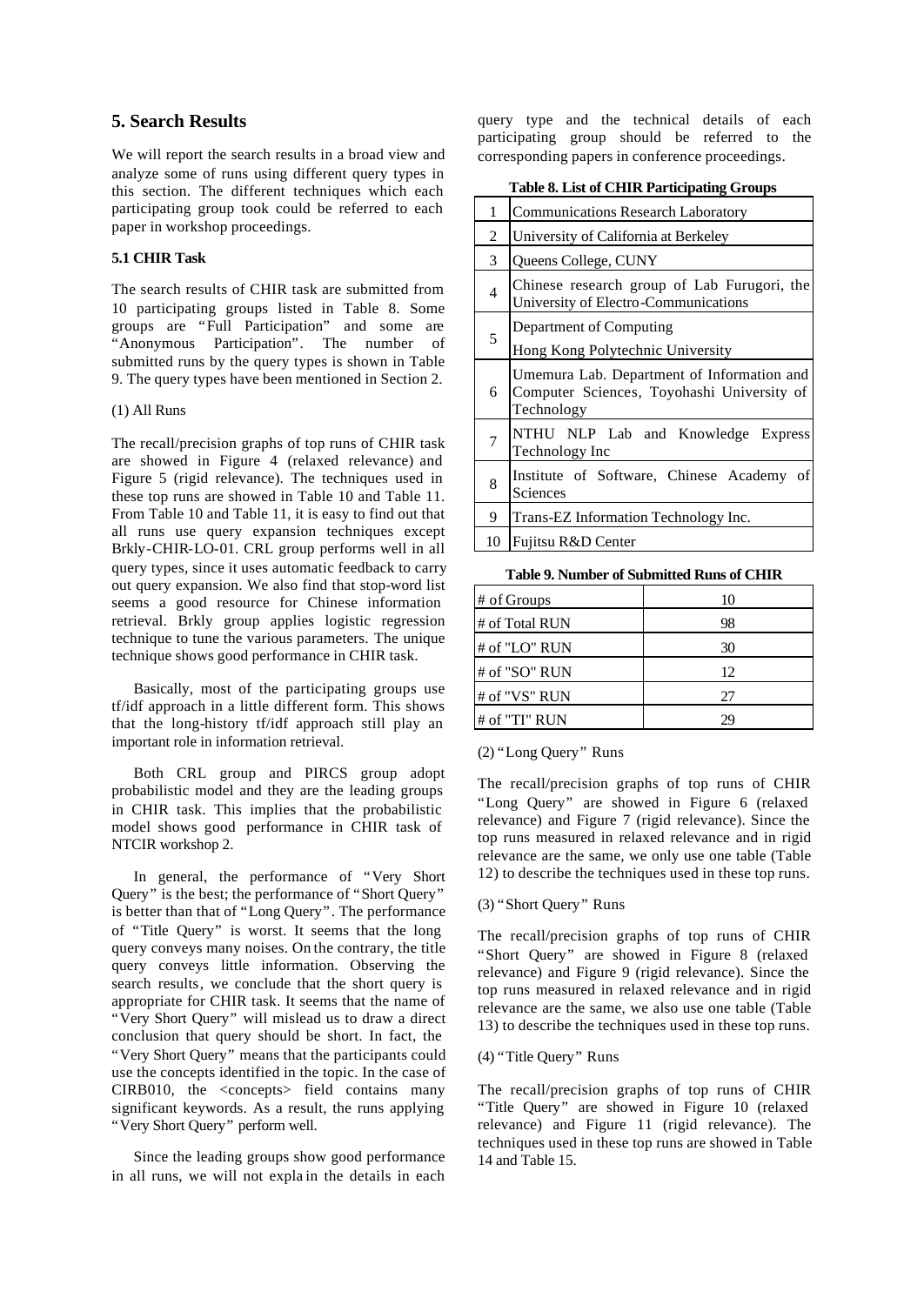#### (5) "Very Short Query" Runs

The recall/precision graphs of top runs of CHIR "Very Short Query" are showed in Figure 12 (relaxed relevance) and Figure 13 (rigid relevance). The techniques used in these top runs are showed in Table 16 and Table 17.

# **5.2 ECIR Task**

The search results of ECIR task are submitted from 7 participating groups listed in Table 18. All groups are "Full Participation". The number of submitted runs by the query types is shown in Table 19.

**Table 18. List of ECIR Participating Groups**

|   | University of California at Berkeley       |
|---|--------------------------------------------|
| 2 | University of Maryland                     |
| 3 | Queens College, CUNY                       |
| 4 | Umemura Lab. Department of Information and |
|   | Computer Sciences,                         |
|   | Toyohashi University of Technology         |
| 5 | NTHU NLP Lab and Knowledge Express         |
|   | Technology Inc                             |
| 6 | Institute of Software, Chinese Academy of  |
|   | Sciences                                   |
|   | Trans-EZ Information Technology Inc.       |

**Table 19. Number of Submitted Runs of ECIR** 

| # of Groups    |  |
|----------------|--|
| # of Total RUN |  |
| # of "LO" RUN  |  |
| # of "SO" RUN  |  |
| # of "VS" RUN  |  |
| # of "TI" RUN  |  |

### (1) All Runs

The recall/precision graphs of top runs of ECIR task are showed in Figure 14 (relaxed relevance) and Figure 15 (rigid relevance). Since there are only 17 ECIR runs, we use one table (Table 20) to list the techniques which participating groups used in ECIR task. Observing Figure 14, we find that PIRCS group outperforms other groups using relaxed relevance metric. Further investigating Table 20, we have an idea that PIRCS uses MT software to carry out translation commission. On the contrary, most groups use dictionaries with select-all, select-top-1, select-top-n, or select-all approaches. Among select-X approach, select-all is better than select-top-3; select-top-3 is better than select-top-2; select-top-2 is better than select-top-1. We could not conclude directly that select-all is the best among all select-X approaches, since some groups also apply corpus-based approach at the same time. However, no enough information shows how participating groups utilize corpus. Did they calculate mutual information? Did they calculate the bilingual mutual information? The detailed information should be referred to the corresponding papers.

Observing the index unit, we find that word-based approaches are much better than other approaches in ECIR task. In addition, PIRCS group combines word-based and character-based approaches to construct index file.

Since only PIRCS group submits runs of all query types in ECIR task, we will compare the performances of each query type based on the search results of PIRCS. The "Title query" is the worst among all query types. The difference among "Long Query", "Short Query", and "Very Short Query" is little. However, the "Short Query" is better than others. As mentioned before, the "Very Short Query" in CIRB010 conveys many important keywords, so the performance is good. This phenomenon is different from the observation pointed out in NTCIR-1 Japanese IR task [1].

Since the leading groups show good performance in all runs, we will not explain the details in each query type. Again, the interested readers have to refer to the corresponding papers in the conference proceedings for technical details.

### (2) "Long Query" Runs

The recall/precision graphs of top runs of CHIR "Long Query" are showed in Figure 16 (relaxed relevance) and Figure 17 (rigid relevance).

### (3) "Short Query" Runs

The recall/precision graphs of top runs of CHIR "Short Query" are showed in Figure 18 (relaxed relevance) and Figure 19 (rigid relevance).

#### (4) "Title Query" Runs

Only one group submits ECIR "Title Query" run. The recall/precision graphs of top runs of CHIR "Title Query" are showed in Figure 20 (relaxed relevance) and Figure 21 (rigid relevance).

#### (5) "Very Short Query" Runs

The recall/precision graphs of top runs of CHIR "Very Short Query" are showed in Figure 22 (relaxed relevance) and Figure 23 (rigid relevance).

### **6. Conclusions and Future Works**

The NTCIR Workshop 2 is the first international joint effort in providing an evaluation mechanism for Japanese and Chinese Text Retrieval. We hope this mechanism could encourage the IR researches in Eastern Asia, promote the concept of IR evaluation, provide an opportunity to share the research ideas and results, investigate the useful techniques for IR researches, develop the effective method in construction of test collection, and enhance the effectiveness of IR systems.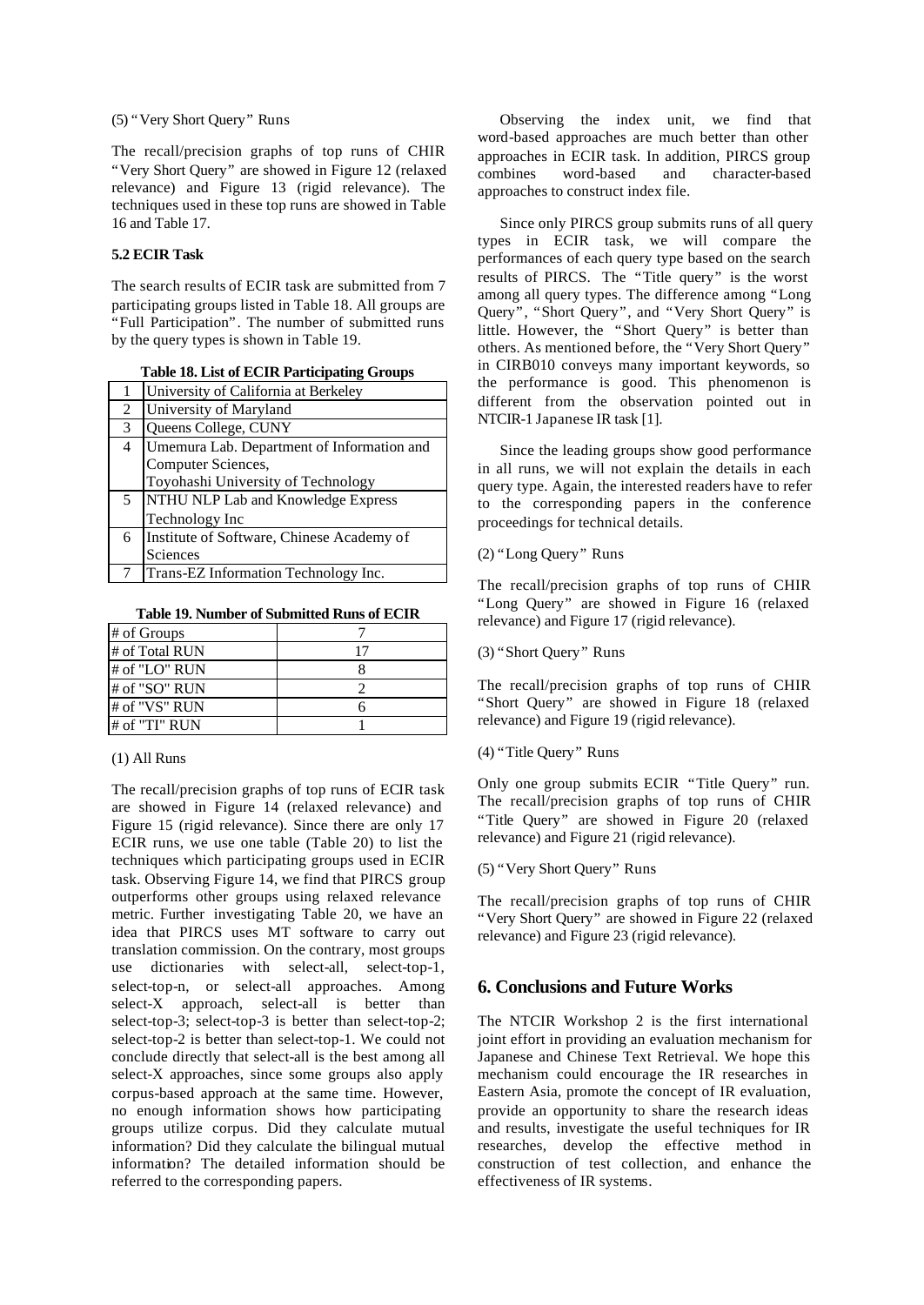Through the initial analyses on the submitted runs, some findings are shown as follows. The further and detailed analyses on particular systems could be referred to each system report in this workshop.

- $\bullet$  Most participating groups apply inverted file approach for index structure.
- l Many participating groups adopt tf/idf-based approaches.
- l "Short Query" and "Very Short Query" show much better performance.
- Query expansion is a good method to increase system performance.
- $\bullet$  In general, the probabilistic model shows better performance.
- For CHIR task, stop-word list is a good resource for enhancing system performance.
- **•** For ECIR task, select-all approach seems to be better than other select- $\overline{X}$  approaches, if no further techniques are adopted.
- **•** For ECIR task, MT approach is much better than dictionary-based approach.
- For ECIR task, word-based indexing approach is better.

We would like to say again that these findings are drawn from the submitted runs using the "CIRB010" test collection. They cannot directly apply to other test collection, since each test collection has its own characteristics and each language also has its own characteristics. We have to carry out more detailed analyses using other test collections.

As mentioned previously, the keywords in concepts filed of topic provide the crucial information and make the performance higher than other IR evaluation forum. We would like to explain the procedure for keywords preparation. We have executed a pre-test for CIRB010 test collection. As a result, the positive documents and negative documents for each topic have been constructed. We then analyze these documents and extract the good keywords for each topic. According our analysis and Brkly's experiment, using concepts field as the query will produce the best performance with comparison to the other fields. We could say that the concepts field makes the Chinese IR tasks much easier. Therefore, we are considering the role of concepts field.

Since the limitation in staff and the lack of experience, we make some mistakes in CHTR tasks. We all work in university and the teaching load is always an issue. The time is crucial for us. As a result, we will plan to cooperate with NII in a more tight way next year. We would like to apologize for making any inconvenience this year.

Some important issues are worthy of presenting in this report.

- l We have planed to execute a CLIR task next year, which is cross-language in document collection level. We have discussed this issue with Dr. Noriko Kando in Taipei.
- The copyright issue of continuing uses CIRB010 in researches is under negotiation. The original agreement is that we could use it in the tasks of NTCIR workshop. We are about to solve this problem.
- l According to experience of TREC, the fields of topic are changeable year by year. Do we have to proceed the same experiment?
- Since the high quality of keywords in concepts field of topic, we will reserve them for relevance judgment only next year and then make Chinese IR tasks more difficult.

#### **Acknowledgments**

We would like to thank Ch inatimes, Chinatimes Commercial, Chinatimes Express, Central Daily News, China Daily News, and United Daily News for their kindly providing test materials. We are grateful to all pioneers in the area of IR evaluation for their efforts in paving a smooth way for followers. We would like to thank the participants for their contributions and the relevance judges for their hard working. Special thanks are due to Dr. Noriko Kando for her substantial help.

#### **References**

- [1] Kando, N. et al. Overview of IR Tasks at the First NTCIR Workshop. In *Proceedings of the First NTCIR Workshop on Research in Japanese Text Retrieval and Term Recognition*, pages 1-46, Tokyo, 1999.
- [2] Chiang, Y. -T. *A Study on Design and Implementation for Chinese Information Retrieval Benchmark*, Master Thesis, Department of Library and Information Science, National Taiwan University, 1999.
- [3] China Times. http://news.chinatimes.com.tw/
- [4] Chinatimes Commercial. http://news.chinatimes. com.tw/
- [5] Chinatimes Express. http://news.chinatimes. com.tw/
- [6] Central Daily News. http://www.cdn.com.tw/
- [7] China Daily News. http://www.cdns.com.tw/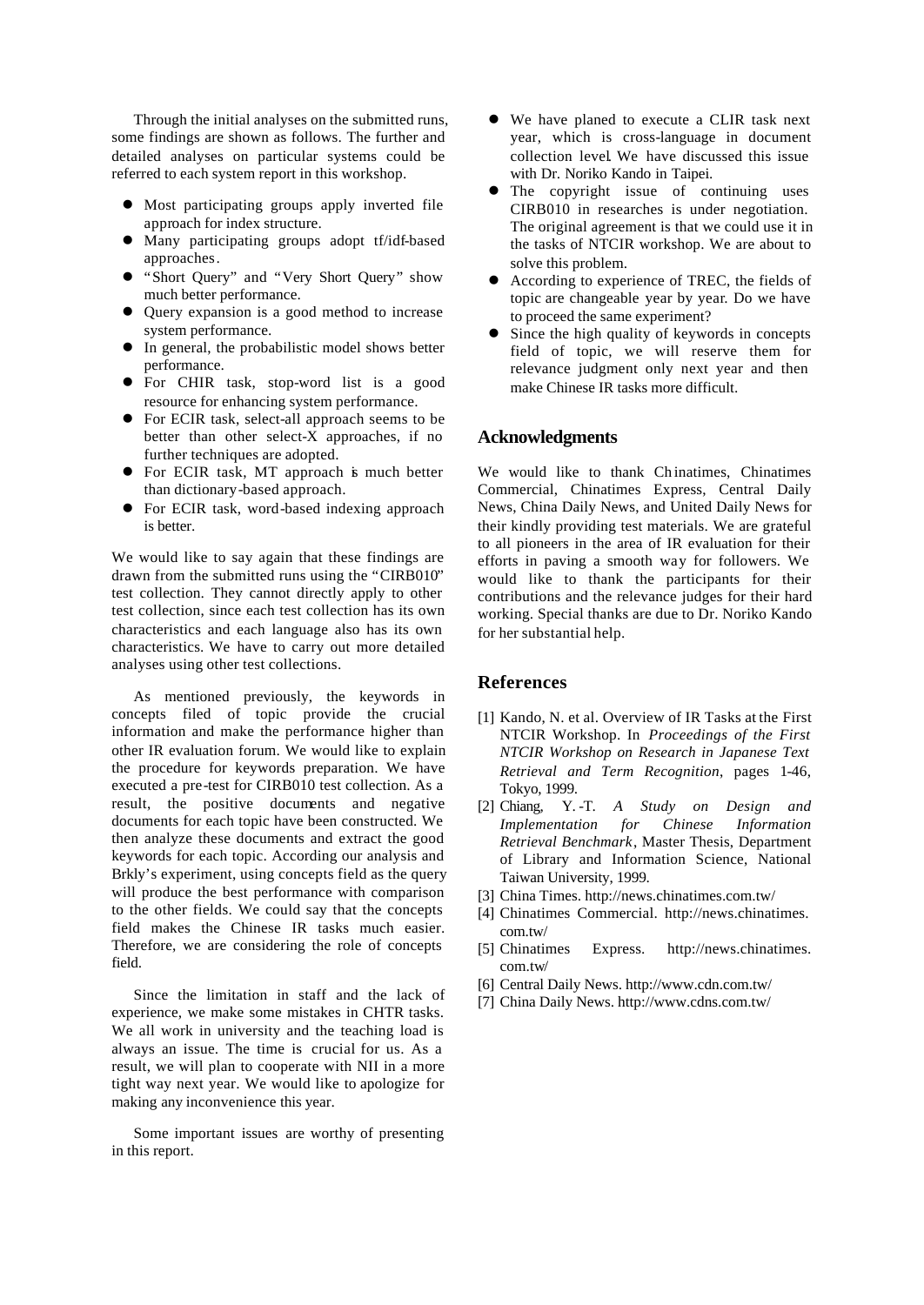

**Figure 4. CHIR Task 11-Point Precision (Relaxed Relevance)**



**Figure 5. CHIR Task 11-Point Precision (Rigid Relevance)**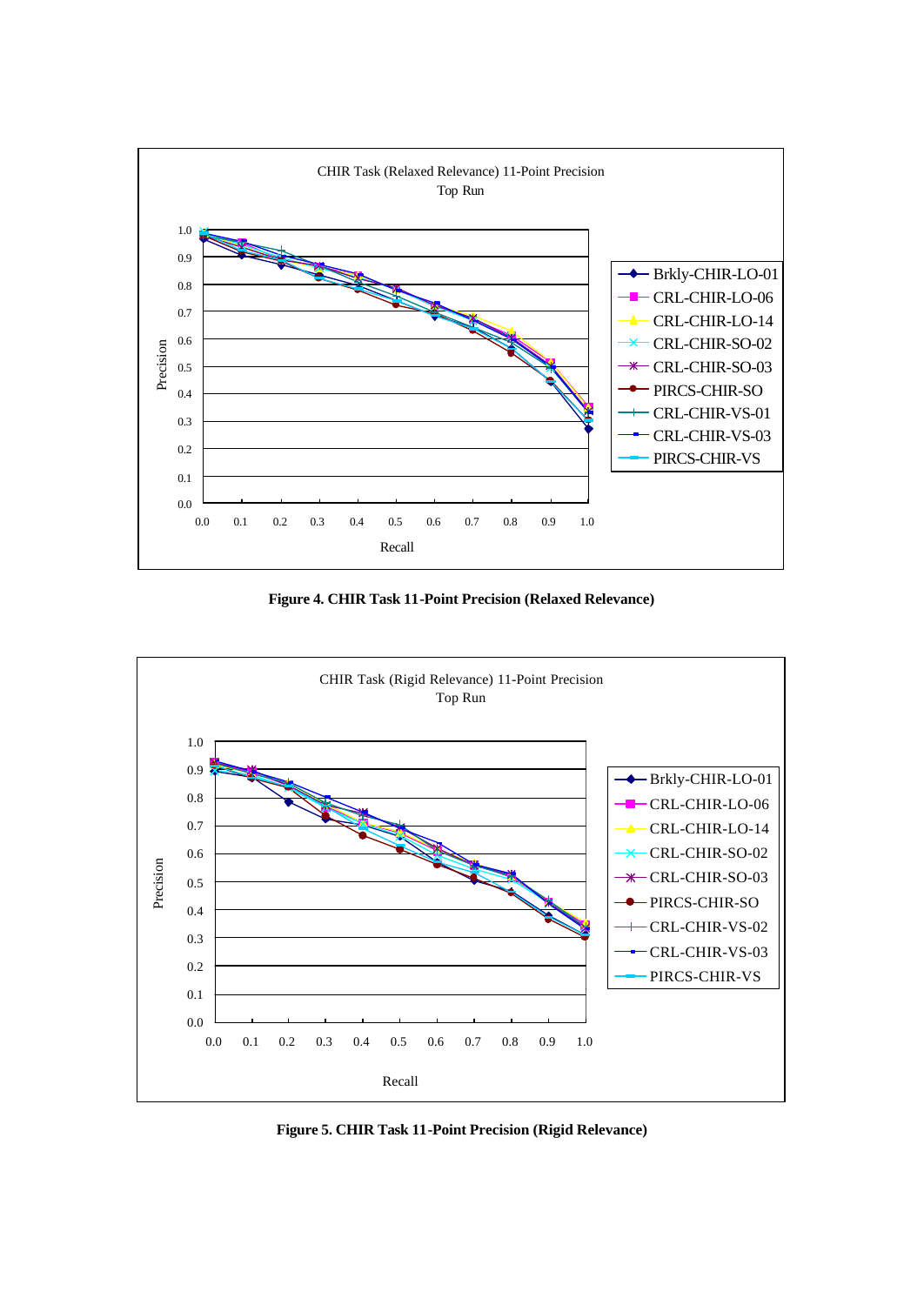

**Figure 6. CHIR Long Query 11-Point Precision (Relaxed Relevance)**



**Figure 7. CHIR Long Query 11-Point Precision (Rigid Relevance)**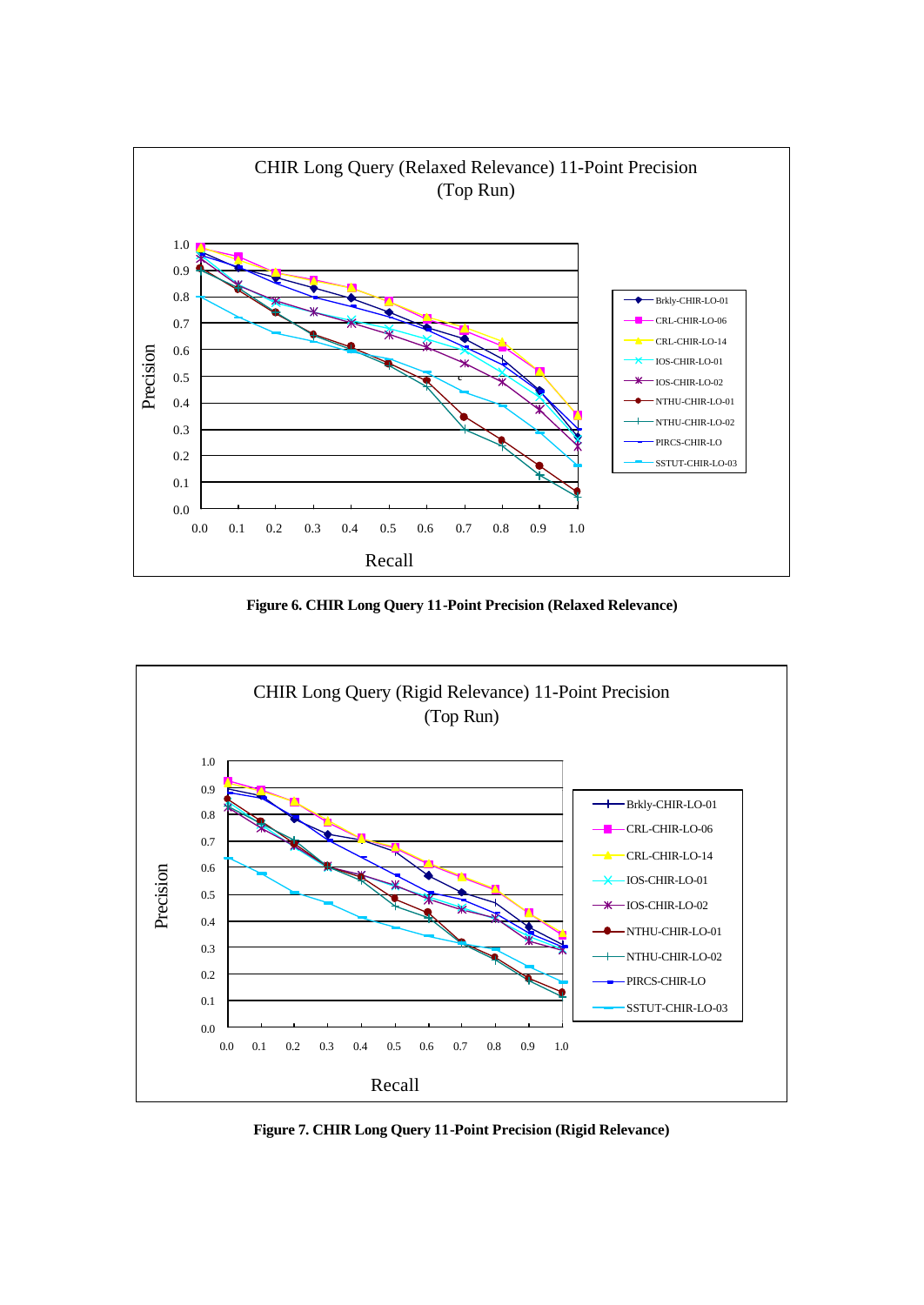

**Figure 8. CHIR Short Query 11-Point Precision (Relaxed Relevance)**



**Figure 9. CHIR Short Query 11-Point Precision (Rigid Relevance)**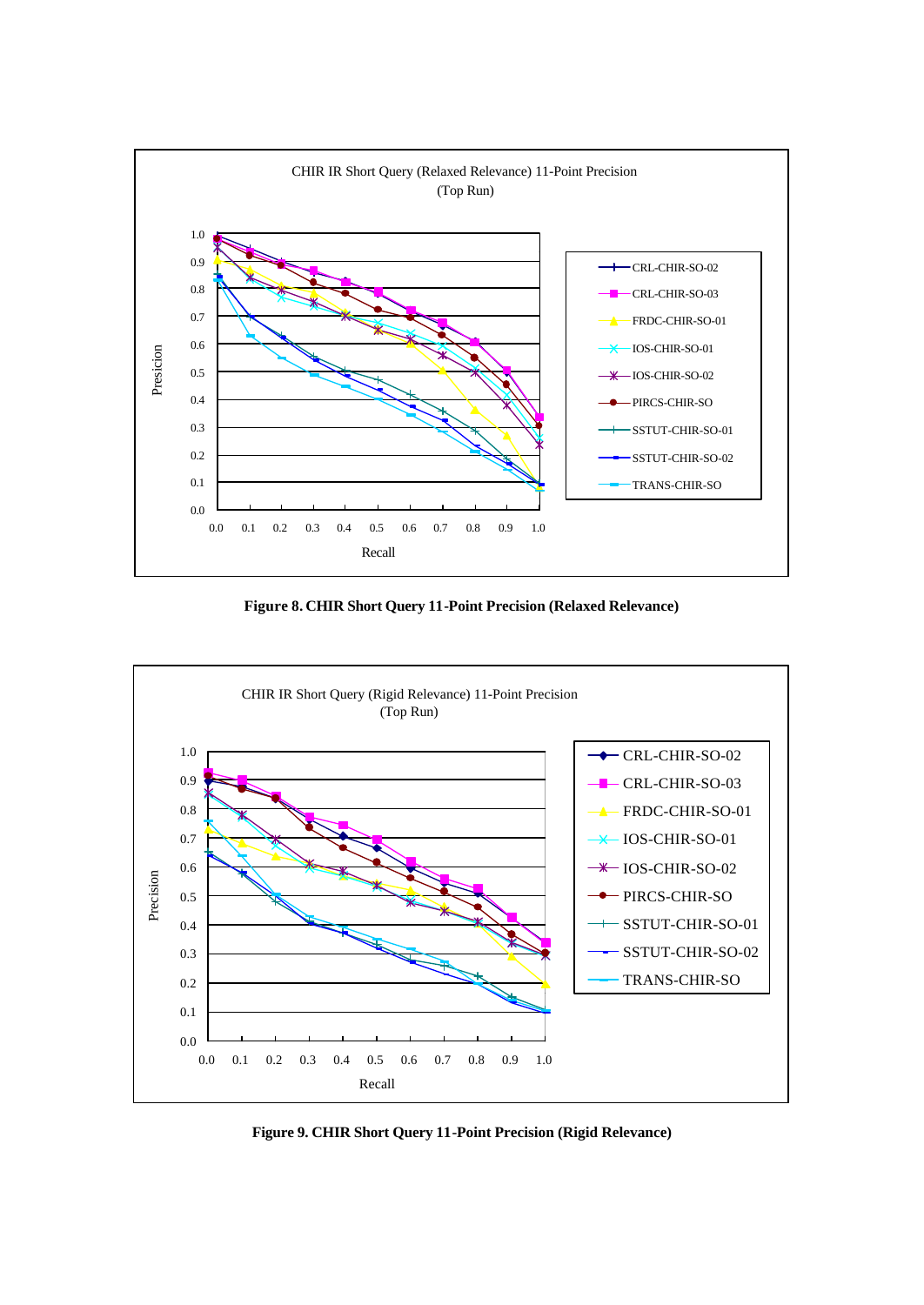

**Figure 10. CHIR Title Query 11-Point Precision (Relaxed Relevance)**



**Figure 11. CHIR Title Query 11-Point Precision (Rigid Relevance)**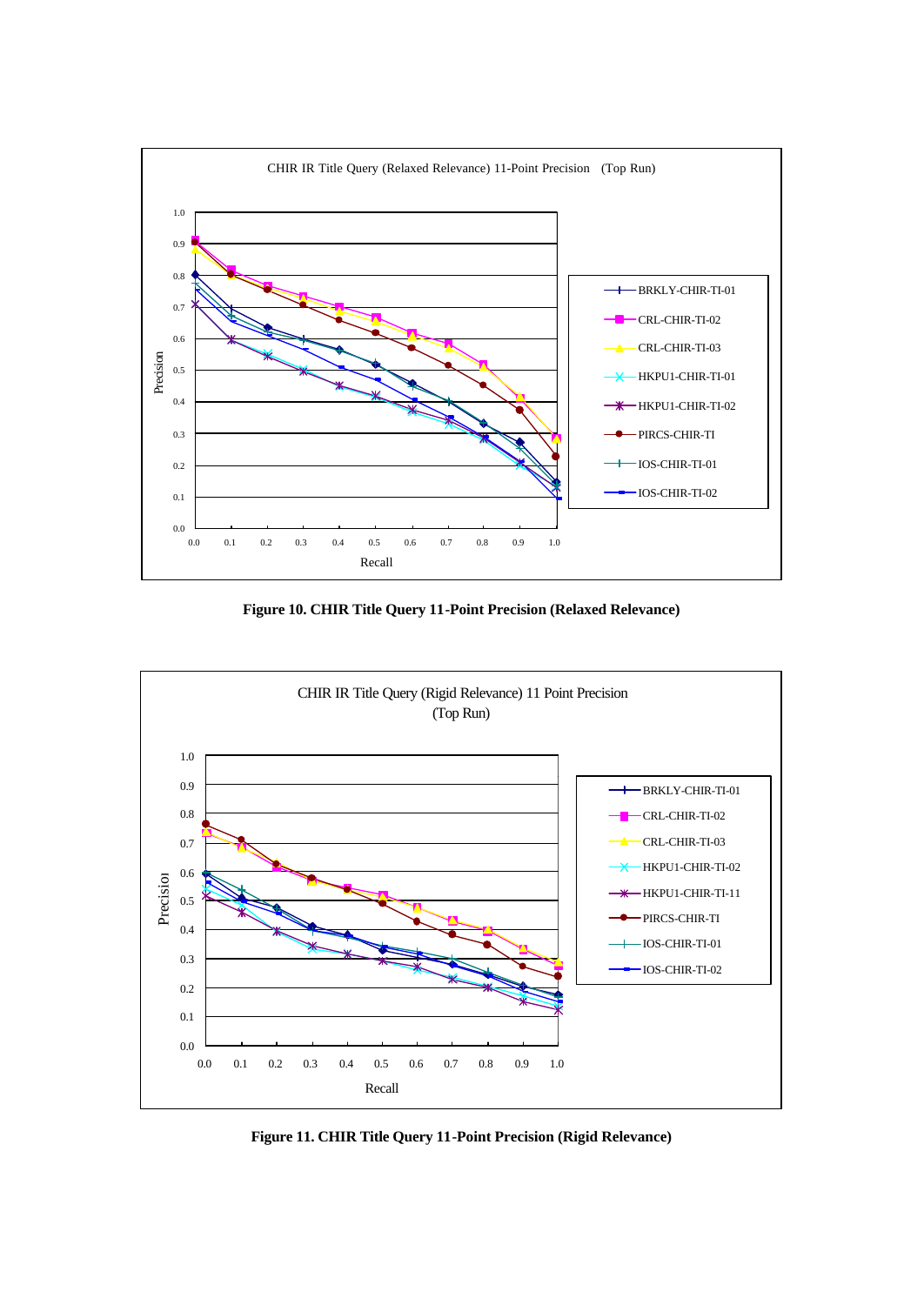

**Figure 12. CHIR Very Short Query 11-Point Precision (Relaxed Relevance)**



**Figure 13. CHIR Very Short Query 11-Point Precision (Rigid Relevance)**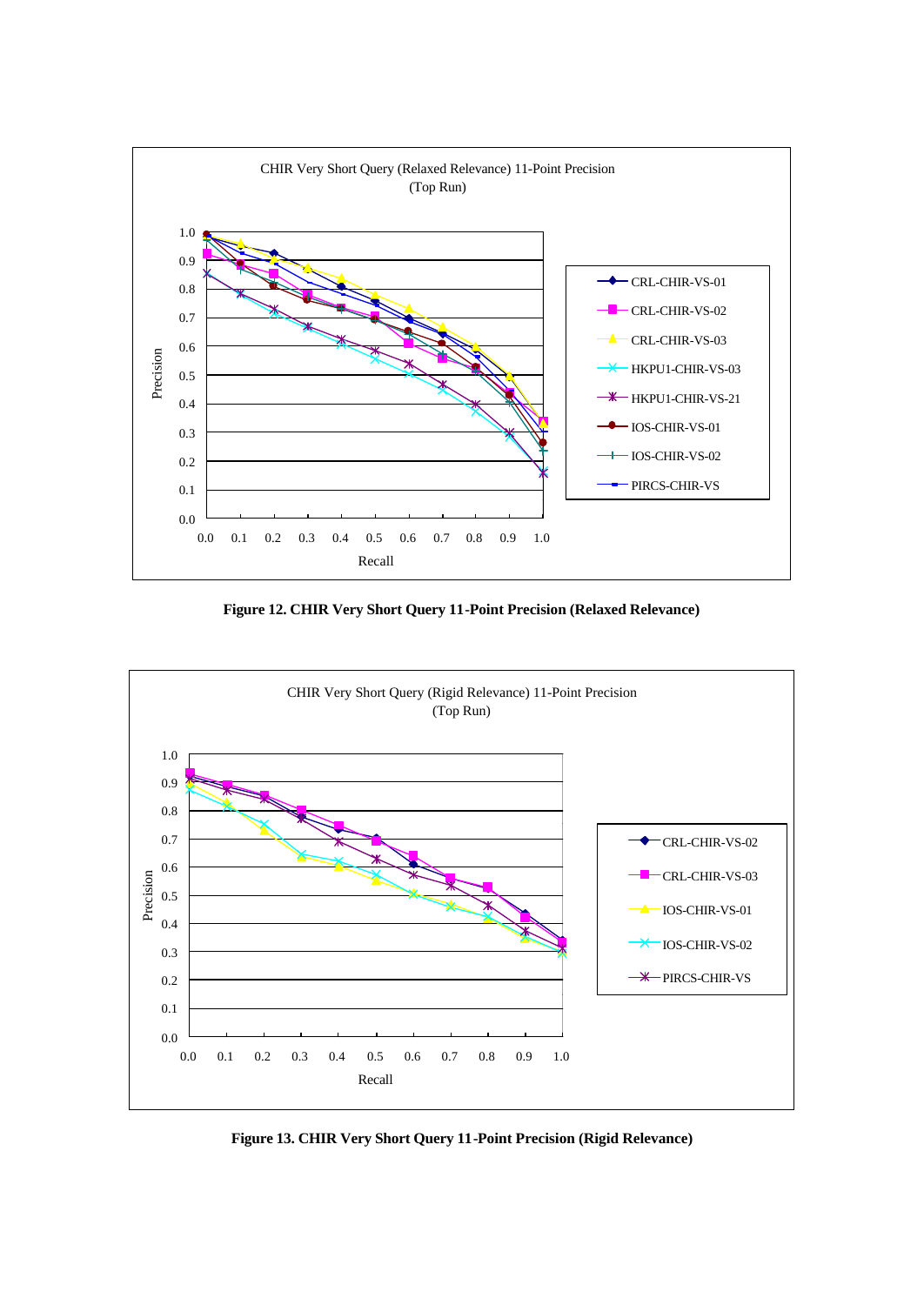

**Figure 14. ECIR All Task 11-Point Precision (Relaxed Relevance)**



**Figure 15. ECIR Task 11-Point Precision (Rigid Relevance)**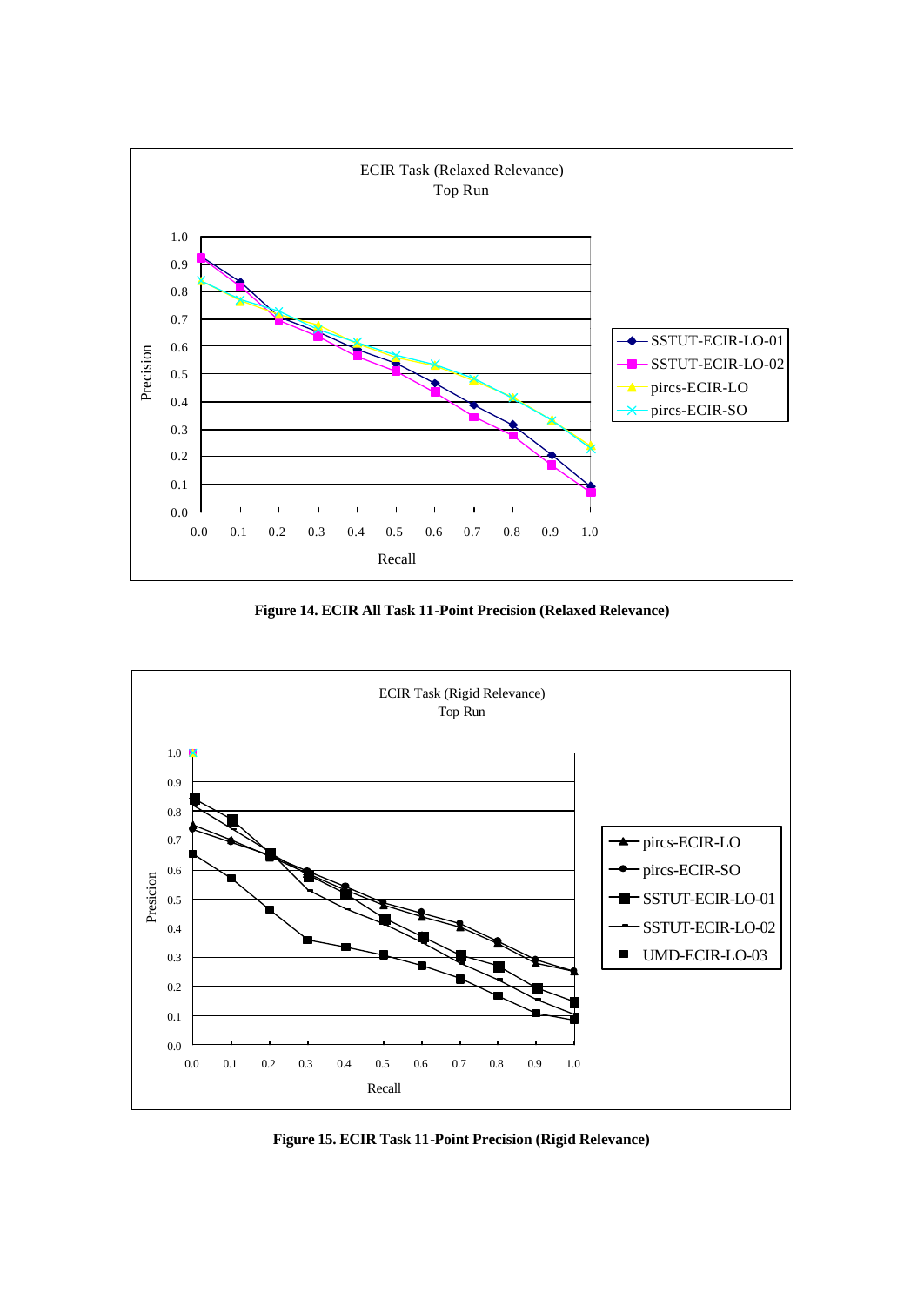

**Figure 16. ECIR Long Query 11-Point Precision (Relaxed Relevance)**



**Figure 17. ECIR Long Query 11-Point Precision (Rigid Relevance)**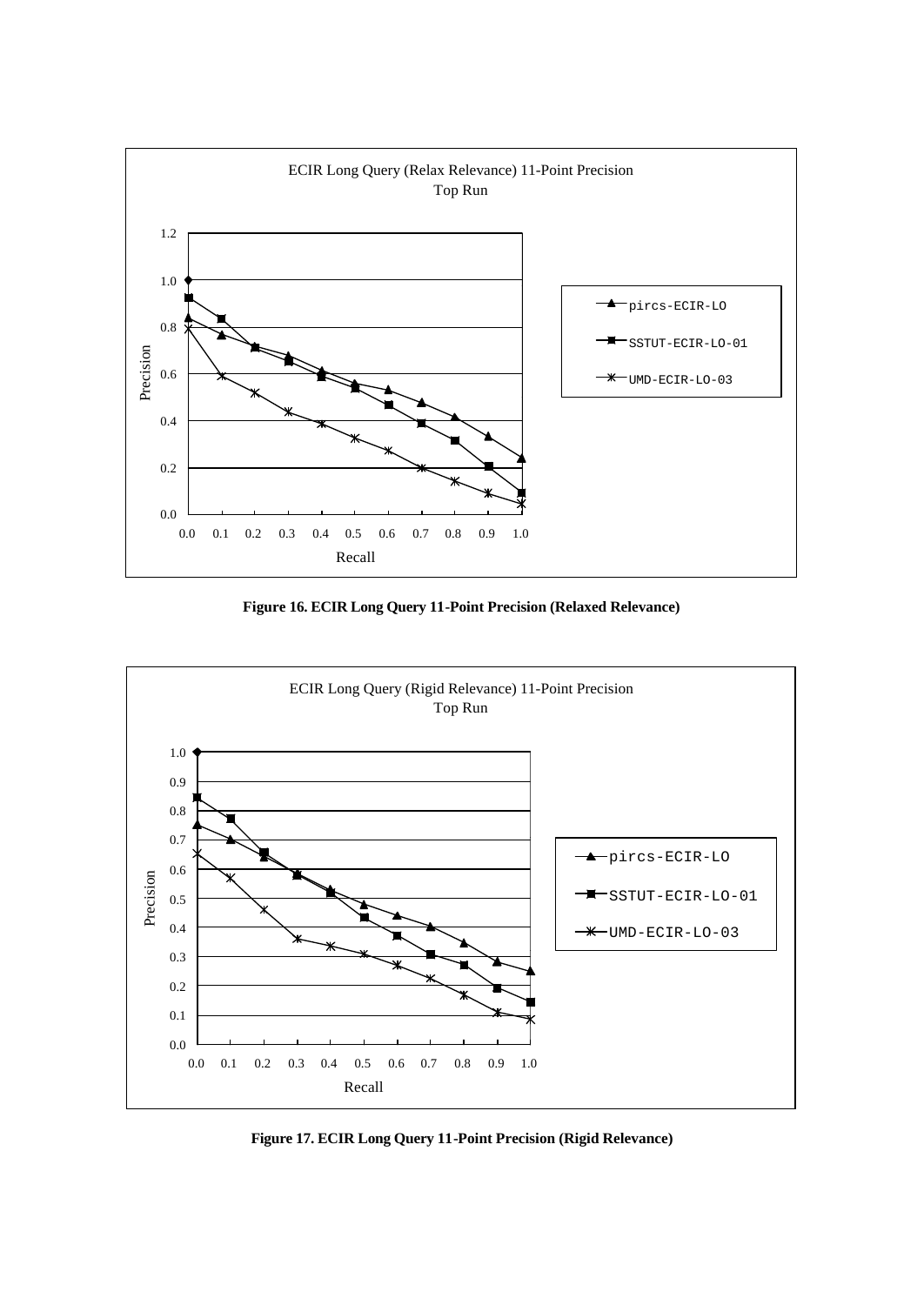

**Figure 18. ECIR Short Query 11-Point Precision (Relaxed Relevance)**



**Figure 19. ECIR Short Query 11-Point Precision (Rigid Relevance)**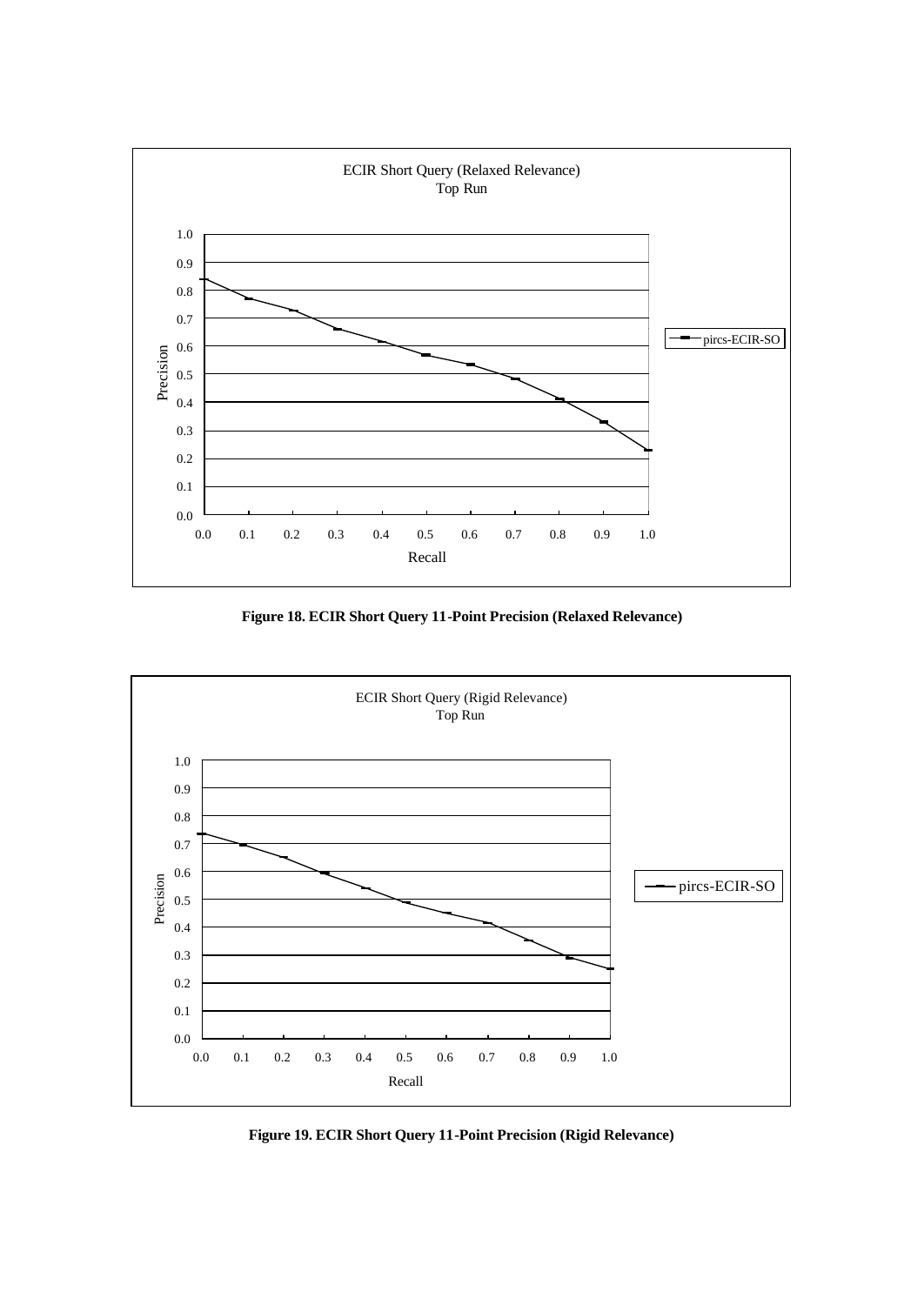

**Figure 20. ECIR Title Query 11-Point Precision (Relaxed Relevance)**



**Figure 21. ECIR Title Query 11-Point Precision (Rigid Relevance)**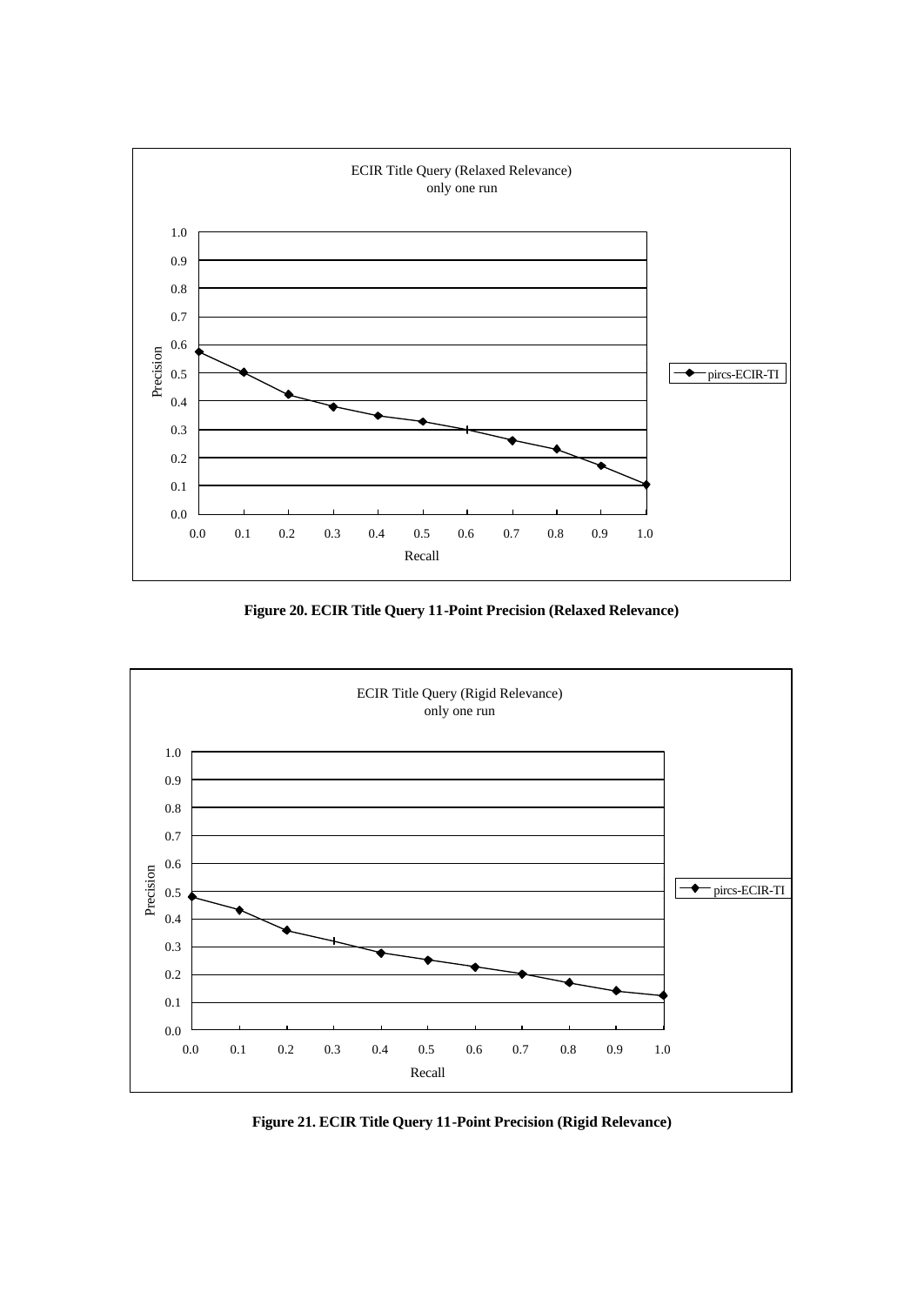

**Figure 22. ECIR Very Short Query 11-Point Precision (Relaxed Relevance)**



**Figure 23. ECIR Very Short Query 11-Point Precision (Rigid Relevance)**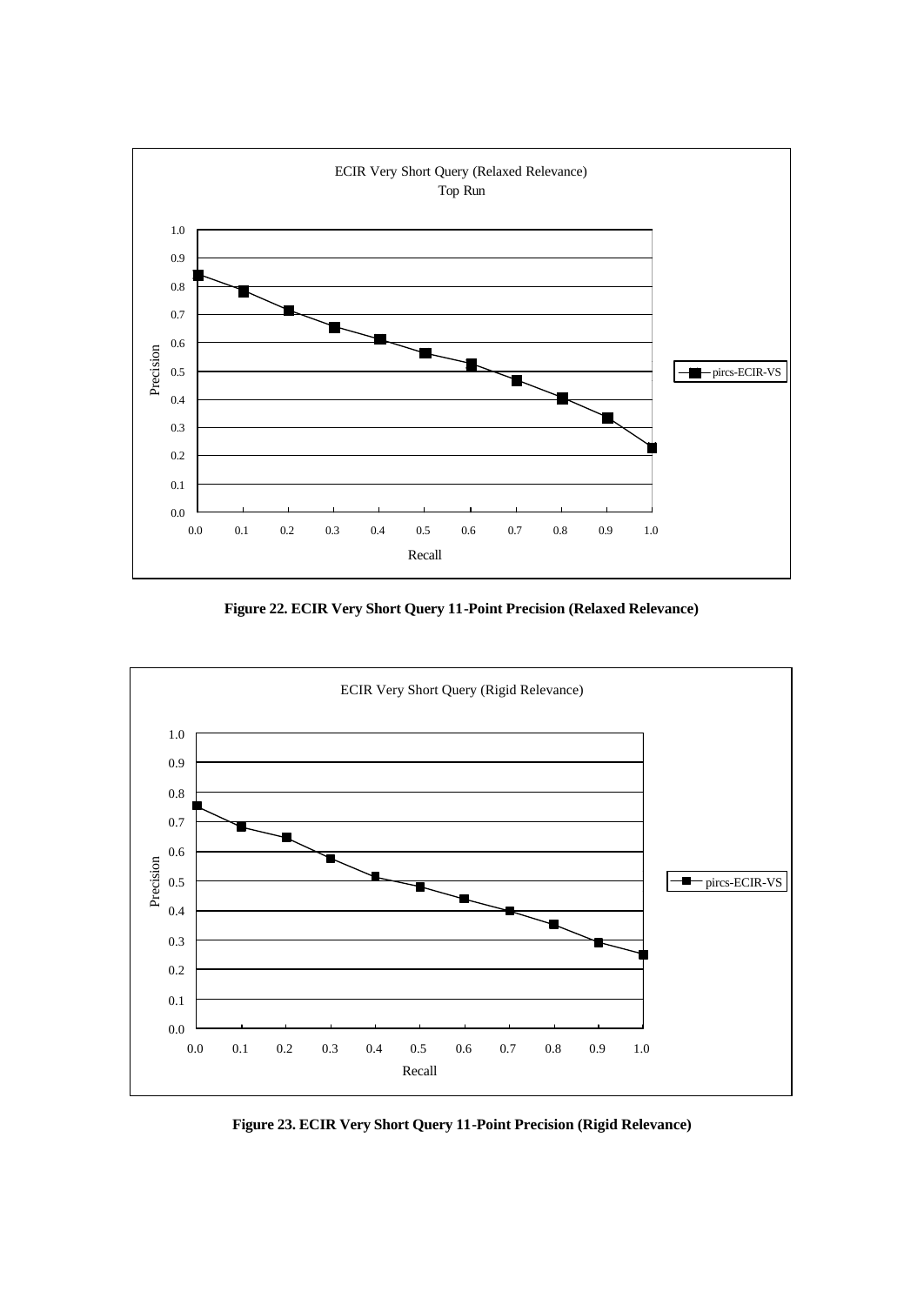| RunID                         | IndexUnit                               | IndexTech                                 |                  | IndexStru QueryUnit                     | <b>IRModel</b>                             | Ranking               | QueryExpan            |
|-------------------------------|-----------------------------------------|-------------------------------------------|------------------|-----------------------------------------|--------------------------------------------|-----------------------|-----------------------|
| Brkly-CHIR-LO-01 bi-character |                                         | stopword                                  | fille            | Inverted bi-character                   | logistic<br>regression                     | tf/idf/dl/ql/cl/cf NO |                       |
| CRL-CHIR-LO-06 mostly         | $bi-character +$<br>character           | using all characters<br>and bi-characters | inverted<br>file | mostly<br>bi-character +<br>character   | probabilistic<br>model (okapi)             | okapi weight          | automatic<br>feedback |
| CRL-CHIR-LO-14 mostly         | bi-character +<br>character             | using all characters<br>and bi-characters | inverted<br>file | mostly<br>bi-character +<br>character   | probabilistic<br>model (okapi)             | okapi weight          | automatic<br>feedback |
| CRL-CHIR-SO-02 mostly         | $bi-character +$<br>character           | using all characters<br>and bi-characters | inverted<br>file | mostly<br>bi-character +<br>character   | probabilistic<br>model (okapi)             | okapi weight          | automatic<br>feedback |
| CRL-CHIR-SO-03 mostly         | $bi-character +$<br>character           | using all characters<br>and bi-characters | inverted<br>file | mostly<br>bi-character +<br>character   | probabilistic<br>model (okapi)             | okapi weight          | automatic<br>feedback |
| PIRCS-CHIR-SO                 | word+char                               | dictionary, Zipf-thrhld Inverted          | file.<br>network | word+char                               | probabilistic<br>$model +$<br>spread-activ | tf/ictf               | top40doc+<br>100term  |
| PIRCS-CHIR-VS                 | word+char                               | dictionary, Zipf-thrhld Inverted          | file.<br>network | word+char                               | probabilistic<br>$model +$<br>spread-activ | $tf/$ ictf            | top40doc+<br>100term  |
| CRL-CHIR-VS-01                | mostly<br>$bi-character +$<br>character | using all characters<br>and bi-characters | inverted<br>file | mostly<br>bi-character +<br>character   | probabilistic<br>model (okapi)             | okapi weight          | automatic<br>feedback |
| CRL-CHIR-VS-03                | mostly<br>$bi-character +$<br>character | using all characters<br>and bi-characters | inverted<br>file | mostly<br>$bi-character +$<br>character | probabilistic<br>model (okapi)             | okapi weight          | automatic<br>feedback |

**Table 10. CHIR Task (Relaxed Relevance) Top Runs**

**Table 11. CHIR Task (Rigid Relevance) Top Runs**

| RunID                         | IndexUnit                             | IndexTech                                 |                         | IndexStru QueryUnit                     | <b>IRModel</b>                             | Ranking                         | QueryExpan            |
|-------------------------------|---------------------------------------|-------------------------------------------|-------------------------|-----------------------------------------|--------------------------------------------|---------------------------------|-----------------------|
| Brkly-CHIR-LO-01 bi-character |                                       | stopword                                  | <b>Inverted</b><br>file | bi-character                            | logistic<br>regression                     | tf/idf/dl/ql/cl/cf NO           |                       |
| CRL-CHIR-LO-06 mostly         | $bi-character +$<br>character         | using all characters<br>and bi-characters | inverted<br>file        | mostly<br>bi-character +<br>character   | probabilistic<br>model (okapi)             | okapi weight                    | automatic<br>feedback |
| CRL-CHIR-LO-14 mostly         | bi-character +<br>character           | using all characters<br>and bi-characters | inverted<br>file        | mostly<br>bi-character +<br>character   | probabilistic<br>model (okapi)             | okapi weight                    | automatic<br>feedback |
| CRL-CHIR-SO-02 mostly         | $bi-character +$<br>character         | using all characters<br>and bi-characters | inverted<br>file        | mostly<br>$bi-character +$<br>character | probabilistic<br>model (okapi)             | okapi weight                    | automatic<br>feedback |
| CRL-CHIR-SO-03 mostly         | $bi-character +$<br>character         | using all characters<br>and bi-characters | inverted<br>file        | mostly<br>bi-character +<br>character   | probabilistic<br>model (okapi)             | okapi weight                    | automatic<br>feedback |
| PIRCS-CHIR-SO                 | word+char                             | dictionary, Zipf-thrhld Inverted          | file.<br>network        | word+char                               | probabilistic<br>$model +$<br>spread-activ | $\overline{tf}/\overline{ictf}$ | top40doc+<br>100term  |
| PIRCS-CHIR-VS                 | word+char                             | dictionary, Zipf-thrhld Inverted          | file,<br>network        | word+char                               | probabilistic<br>$model +$<br>spread-activ | $tf/$ ictf                      | top40doc+<br>100term  |
| CRL-CHIR-VS-02                | mostly<br>bi-character +<br>character | using all characters<br>and bi-characters | inverted<br>file        | mostly<br>bi-character +<br>character   | probabilistic<br>model (okapi)             | okapi weight                    | automatic<br>feedback |
| CRL-CHIR-VS-03                | mostly<br>bi-character +<br>character | using all characters<br>and bi-characters | inverted<br>file        | mostly<br>bi-character +<br>character   | probabilistic<br>model (okapi)             | okapi weight                    | automatic<br>feedback |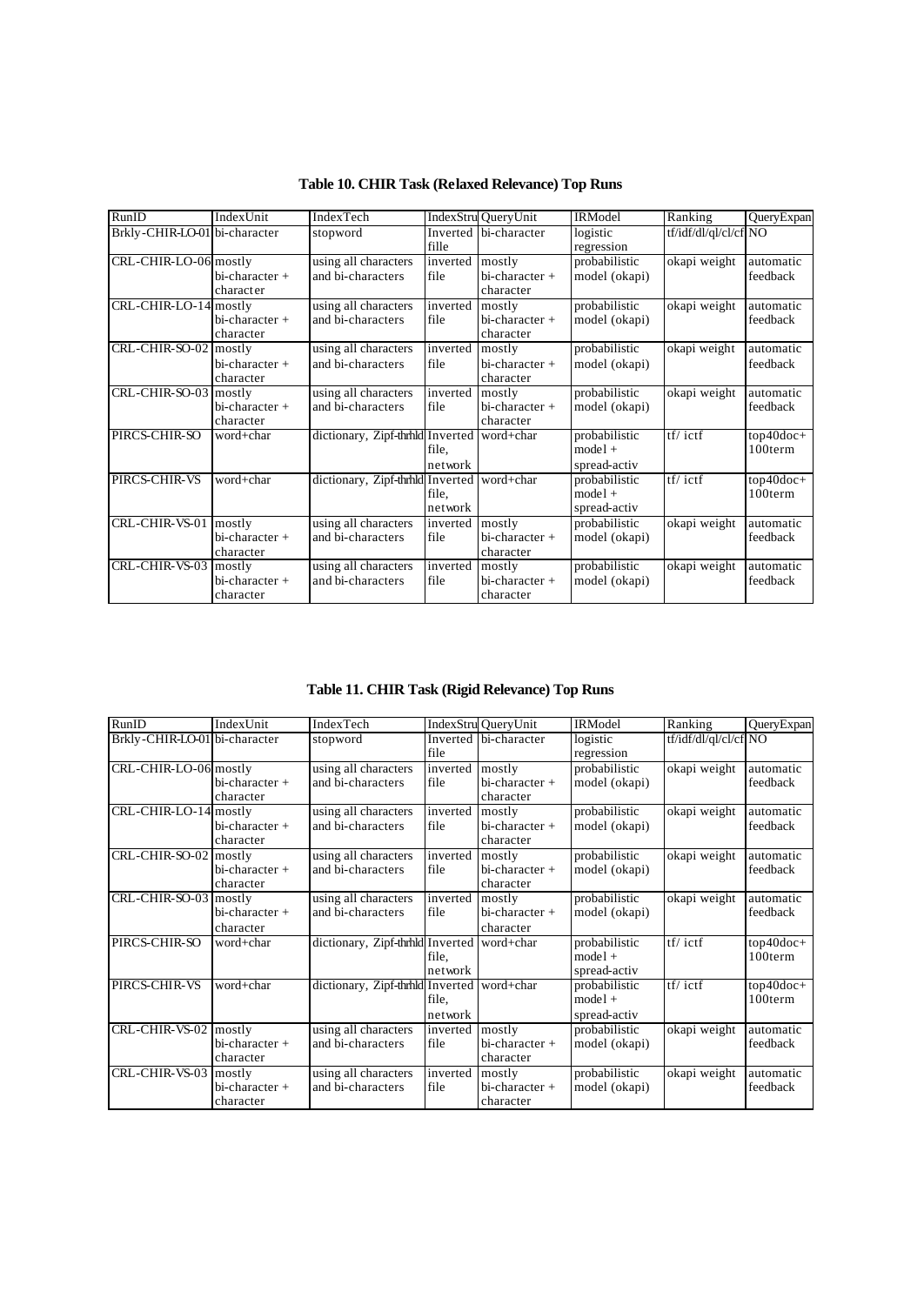| RunID                   | IndexUnit                             | IndexTech                                    | IndexStru                 | QueryUnit           | <b>IRModel</b>                                  | Ranking                                         | QueryExpan            |
|-------------------------|---------------------------------------|----------------------------------------------|---------------------------|---------------------|-------------------------------------------------|-------------------------------------------------|-----------------------|
| Brkly-CHIR-LO-01        | bi-character                          | stopword                                     | Inverted file             | bi-character        | logistic<br>regression                          | tf/idf/dl/ql/cl/cf                              | NO.                   |
| CRL-CHIR-LO-06          | mostly<br>bi-character +<br>character | using all<br>characters and<br>bi-characters | inverted file             | mostly<br>character | probabilistic<br>$bi-character + model (okapi)$ | okapi weight                                    | automatic<br>feedback |
| CRL-CHIR-LO-14          | mostly<br>bi-character +<br>character | using all<br>characters and<br>bi-characters | inverted file             | mostly<br>character | probabilistic<br>$bi-character + model (okapi)$ | okapi weight                                    | automatic<br>feedback |
| <b>IOS-CHIR-LO-01</b>   | 2-gram                                | 2-gram                                       | Inverted file             | 2-gram              | Vector space                                    | tf/idf                                          | No                    |
| <b>IOS-CHIR-LO-02</b>   | word                                  | Stopword+dictio Inverted file<br>nary        |                           | word                | Vector space                                    | tf/idf                                          | N <sub>o</sub>        |
| NTHU CHIR LO 01 bi-word |                                       | morphology                                   | Inverted file             | word                | vector space<br>module                          | tf/idf                                          | No                    |
| NTHU CHIR LO 02 bi-word |                                       | morphology                                   | Inverted file             | word                | vector space<br>module                          | tf/idf                                          | N <sub>o</sub>        |
| PIRCS-CHIR-LO           | word+char                             | dictionary,<br>Zipf-thrhld                   | Inverted<br>file, network | word+char           | probabilistic<br>$model +$<br>spread-activ      | $tf/$ ictf                                      | top40doc+<br>100term  |
| SSTUT-CHIR-LO-03 bigram |                                       | as is                                        | suffix array              | bigram              | probabilistic<br>model                          | tf. idf.<br>burstiness, expansio<br>n frequency | Yes                   |

**Table 12. CHIR Long Query (Relaxed Relevance and Rigid Relevance) Top Runs**

# **Table 13. CHIR Short Query (Relaxed Relevance and Rigid Relevance) Top Runs**

| RunID                   | IndexUnit                                  | IndexTech                                 |                         | IndexStru OueryUnit                             | <b>IRModel</b>                                              | Ranking                            | QueryExpan                        |
|-------------------------|--------------------------------------------|-------------------------------------------|-------------------------|-------------------------------------------------|-------------------------------------------------------------|------------------------------------|-----------------------------------|
| CRL-CHIR-SO-02          | mostly<br>$bi-character +$<br>character    | using all characters<br>and bi-characters | inverted<br>file        | mostly<br>$bi-character + (okapi)$<br>character | probabilistic model okapi weight                            |                                    | automatic<br>feedback             |
| CRL-CHIR-SO-03          | mostly<br>$bi-character +$<br>character    | using all characters<br>and bi-characters | inverted<br>file        | mostly<br>bi-character +<br>character           | probabilistic model okapi weight<br>(okapi)                 |                                    | automatic<br>feedback             |
| FRDC-CHIR-SO-01         | character+bi-gram dictionary<br>characters |                                           | Inverted  <br>file      | word                                            | Vector space Mode tf/idf, word                              | association,<br>document<br>length | OE based<br>on term<br>contribute |
| IOS-CHIR-SO-01          | $2$ -gram                                  | 2-gram                                    | Inverted 2-gram<br>file |                                                 | Vector space                                                | tf/idf                             | No                                |
| IOS-CHIR-SO-02          | word                                       | Stopword+dictionary Inverted word         | file                    |                                                 | Vector space                                                | tf/idf                             | N <sub>o</sub>                    |
| PIRCS-CHIR-SO           | word+char                                  | dictionary,<br>Zipf-thrhld                | file.<br>network        | Inverted word+char                              | probabilistic model tf/ ictf<br>+ spread-activ              |                                    | $top40doc+$<br>100term            |
| SSTUT-CHIR-SO-01 bigram |                                            | as is                                     | suffix<br>array         | bigram                                          | probabilistic model tf, idf,                                | burstiness                         | N <sub>o</sub>                    |
| SSTUT-CHIR-SO-02 bigram |                                            | as is                                     | suffix<br>array         | bigram                                          | probabilistic model tf, idf,<br>with dynamic<br>programming | burstiness                         | No                                |
| Trans-CHIR-SO           | bi-word                                    | No                                        | inverted<br>file        | phrase                                          | vector space model tf                                       |                                    | no                                |

# **Table 14. CHIR Title Query (Relaxed Relevance) Top Runs**

| RunID                           | IndexUnit        | IndexTech                          | IndexStru            | QueryUnit                   | <b>IRModel</b> | Ranking               | QueryExpan     |
|---------------------------------|------------------|------------------------------------|----------------------|-----------------------------|----------------|-----------------------|----------------|
| Brkly-CHIR-TI-01                | bi-character     | stopword                           | Inverted file        | bi-character                | Logistic       | tf/idf/dl/ql/cl/cf No |                |
|                                 |                  |                                    |                      |                             | regression     |                       |                |
| CRL-CHIR-TI-02                  | mostly           | using all characters inverted file |                      | mostly                      | probabilistic  | okapi weight          | automatic      |
|                                 | bi-character +   | and bi-characters                  |                      | bi-character +              | model (okapi)  |                       | feedback       |
|                                 | character        |                                    |                      | character                   |                |                       |                |
| CRL-CHIR-TI-03                  | mostly           | using all characters inverted file |                      | mostly                      | probabilistic  | okapi weight          | automatic      |
|                                 | $bi-character +$ | and bi-characters                  |                      | bi-character +              | model (okapi)  |                       | feedback       |
|                                 | character        |                                    |                      | character                   |                |                       |                |
| HKPU1-CHIR-TI-01 Hybrid (Word + |                  | Stop word $+$                      | <b>Inverted File</b> | Hybrid (Word +              | Vector Space   | Tf/idf                | N <sub>o</sub> |
|                                 | Bigram)          | dictionary                         |                      | Bigram)                     |                |                       |                |
| HKPU1-CHIR-TI-02 Hybrid (Word + |                  | Stop word $+$                      | <b>Inverted File</b> | Hybrid (Word + Vector Space |                | $Tf/ idf + Term$ No   |                |
|                                 | Bigram)          | dictionary                         |                      | Bigram)                     |                | Length                |                |
| PIRCS-CHIR-TI                   | word+char        | dictionary,                        | Inverted             | word+char                   | probabilistic  | $tf/$ ictf            | top40doc+      |
|                                 |                  | Zipf-thrhld                        | file, network        |                             | $model +$      |                       | 100term        |
|                                 |                  |                                    |                      |                             | spread-activ   |                       |                |
| IOS-CHIR-TI-01                  | 2-gram           | $2$ -gram                          | Inverted file        | 2-gram                      | Vector space   | tf/idf                | No             |
| IOS-CHIR-TI-02                  | word             | $Stopword +$                       | Inverted file        | word                        | Vector space   | tf/idf                | N <sub>o</sub> |
|                                 |                  | dictionary                         |                      |                             |                |                       |                |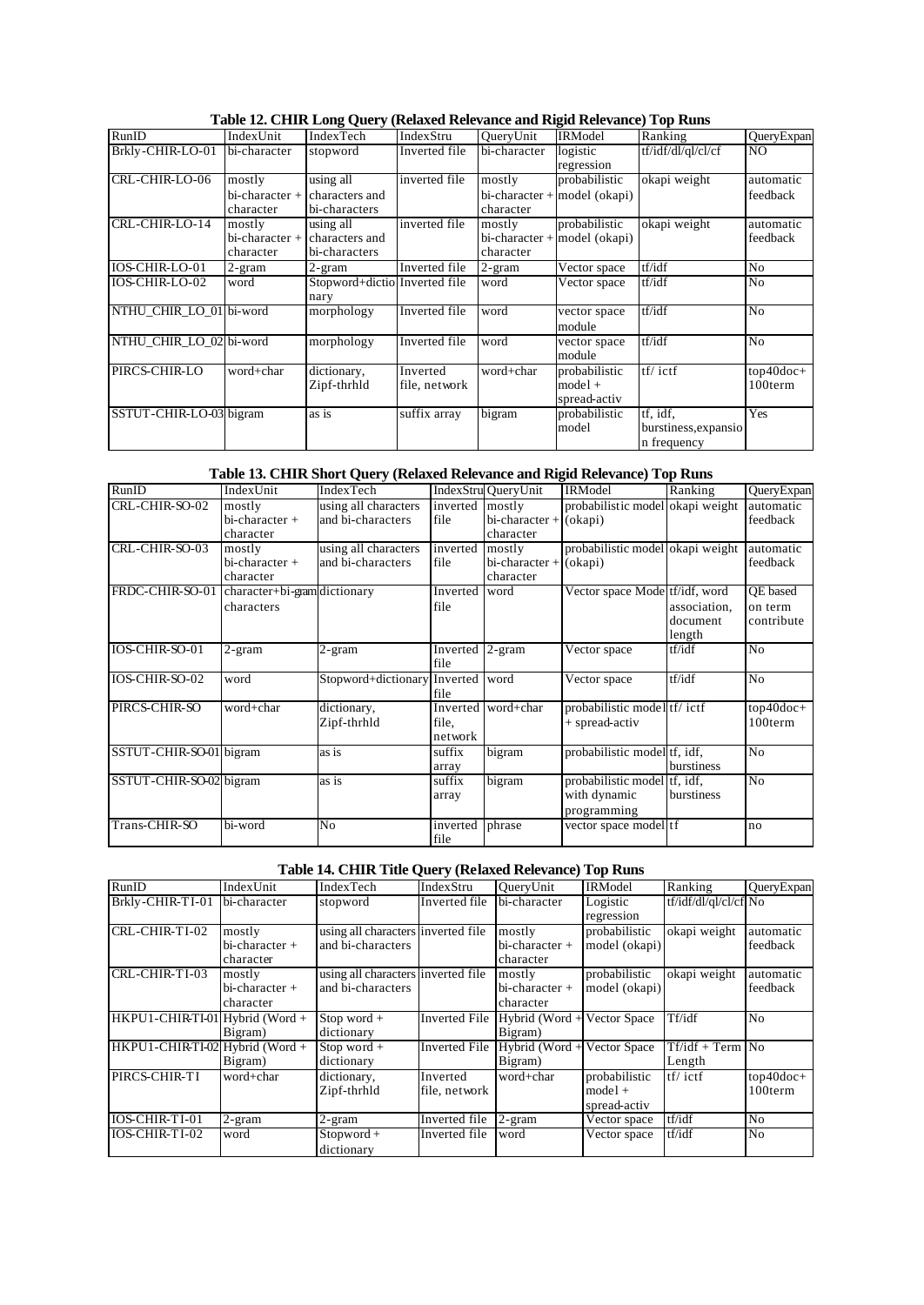|                                 |                  |                              |                 | $\mathbf{x}$ and $\mathbf{y}$ (and an according to the second |                |                       |                |
|---------------------------------|------------------|------------------------------|-----------------|---------------------------------------------------------------|----------------|-----------------------|----------------|
| RunID                           | IndexUnit        | IndexTech                    |                 | IndexStru QueryUnit                                           | <b>IRModel</b> | Ranking               | QueryExpan     |
| Brkly-CHIR-TI-01 bi-character   |                  | stopword                     |                 | Inverted bi-character                                         | Logistic       | tf/idf/dl/ql/cl/cf No |                |
|                                 |                  |                              | file            |                                                               | regression     |                       |                |
| CRL-CHIR-TI-02                  | mostly           | using all characters         | inverted        | mostly                                                        | probabilistic  | okapi weight          | automatic      |
|                                 | $bi-character +$ | and bi-characters            | file            | bi-character +                                                | model (okapi)  |                       | feedback       |
|                                 | character        |                              |                 | character                                                     |                |                       |                |
| CRL-CHIR-TI-03                  | mostly           | using all characters         | inverted        | mostly                                                        | probabilistic  | okapi weight          | automatic      |
|                                 | $bi-character +$ | and bi-characters            | file            | $bi-character +$                                              | model (okapi)  |                       | feedback       |
|                                 | character        |                              |                 | character                                                     |                |                       |                |
| HKPU1-CHIR-TI-02 Hybrid (Word + |                  | Stop word $+$                | Inverted        | Hybrid (Word $+$                                              | Vector Space   | $Tf/idf + Term$ No    |                |
|                                 | Bigram)          | dictionary                   | File            | Bigram)                                                       |                | Length                |                |
| HKPU1-CHIR-TI-11 Word           |                  | Stop word +                  | Inverted        | Word                                                          | Vector Space   | Tf/idf                | N <sub>o</sub> |
|                                 |                  | dictionary                   | File            |                                                               |                |                       |                |
| PIRCS-CHIR-TI                   | word+char        | dictionary,                  | Inverted        | word+char                                                     | probabilistic  | $tf/$ ictf            | $top40doc+$    |
|                                 |                  | Zipf-thrhld                  | file.           |                                                               | $model +$      |                       | 100term        |
|                                 |                  |                              | network         |                                                               | spread-activ   |                       |                |
| IOS-CHIR-TI-01                  | $2$ -gram        | $2-gram$                     | Inverted 2-gram |                                                               | Vector space   | tf/idf                | No             |
|                                 |                  |                              | file            |                                                               |                |                       |                |
| IOS-CHIR-TI-02                  | word             | Stopword+dictionary Inverted |                 | word                                                          | Vector space   | tf/idf                | No             |
|                                 |                  |                              | file            |                                                               |                |                       |                |

**Table 15. CHIR Title Query (Rigid Relevance) Top Runs**

**Table 16. CHIR Very Short Query (Relaxed Relevance) Top Runs**

| RunID                           | IndexUnit                               | IndexTech                                 |                                                                                               | IndexStru QueryUnit                     | <b>IRModel</b>                             | Ranking                      | QueryExpan             |
|---------------------------------|-----------------------------------------|-------------------------------------------|-----------------------------------------------------------------------------------------------|-----------------------------------------|--------------------------------------------|------------------------------|------------------------|
| CRL-CHIR-VS-01                  | mostly<br>$bi-character +$<br>character | using all characters<br>and bi-characters | inverted<br>file                                                                              | mostly<br>$bi-character +$<br>character | probabilistic<br>model (okapi)             | okapi weight                 | automatic<br>feedback  |
| CRL-CHIR-VS-02                  | mostly<br>bi-character +<br>character   | using all characters<br>and bi-characters | probabilistic<br>inverted<br>mostly<br>$bi-character +$<br>file<br>model (okapi)<br>character |                                         |                                            | okapi weight                 | automatic<br>feedback  |
| CRL-CHIR-VS-03                  | mostly<br>$bi-character +$<br>character | using all characters<br>and bi-characters | inverted<br>file                                                                              | mostly<br>$bi-character +$<br>character | probabilistic<br>model (okapi)             | okapi weight                 | automatic<br>feedback  |
| HKPU1-CHIR-VS-03 Hybrid (Word + | Bigram)                                 | Stop word $+$<br>dictionary               | Inverted<br>File                                                                              | Hybrid (Word $+$<br>Bigram)             | Vector Space                               | $Tf/idf + Term$ No<br>Length |                        |
| HKPU1-CHIR-VS21 Bigram          |                                         | $Stop word +$<br>dictionary               | Inverted Bigram<br>File                                                                       |                                         | <b>Vector Space</b>                        | Tf/idf                       | N <sub>o</sub>         |
| IOS-CHIR-VS-01                  | $2-gram$                                | 2-gram                                    | Inverted 2-gram<br>file                                                                       |                                         | Vector space                               | tf/idf                       | N <sub>o</sub>         |
| IOS-CHIR-VS-02                  | word                                    | Stopword+dictionary Inverted word         | file                                                                                          |                                         | Vector space                               | tf/idf                       | N <sub>o</sub>         |
| PIRCS-CHIR-VS                   | word+char                               | dictionary,<br>Zipf-thrhld                | file.<br>network                                                                              | Inverted word+char                      | probabilistic<br>$model +$<br>spread-activ | $tf/$ ictf                   | $top40doc+$<br>100term |

**Table 17. CHIR Very Short Query (Rigid Relevance) Top Runs**

| RunID          | IndexUnit                                | IndexTech                                 |                         | IndexStru OueryUnit                     | <b>IRModel</b>                             | Ranking      | QueryExpan             |
|----------------|------------------------------------------|-------------------------------------------|-------------------------|-----------------------------------------|--------------------------------------------|--------------|------------------------|
| CRL-CHIR-VS-02 | mostly                                   | using all characters                      | inverted mostly         |                                         | probabilistic                              | okapi weight | automatic              |
|                | $bi-character +$                         | and bi-characters                         | file                    | $bi-character +$                        | model (okapi)                              |              | feedback               |
|                | character                                |                                           |                         | character                               |                                            |              |                        |
| CRL-CHIR-VS-03 | mostly<br>$bi$ -character +<br>character | using all characters<br>and bi-characters | inverted<br>file        | mostly<br>$bi-character +$<br>character | probabilistic<br>model (okapi)             | okapi weight | automatic<br>feedback  |
| IOS-CHIR-VS-01 | $2-gram$                                 | $2$ -gram                                 | Inverted 2-gram<br>file |                                         | Vector space                               | tf/idf       | No                     |
| IOS-CHIR-VS-02 | word                                     | Stopword+dictionary Inverted word         | file                    |                                         | Vector space                               | tf/idf       | N <sub>o</sub>         |
| PIRCS-CHIR-VS  | word+char                                | dictionary,<br>Zipf-thrhld                | file.<br>network        | Inverted word+char                      | probabilistic<br>$model +$<br>spread-activ | $tf/$ ictf   | $top40doc+$<br>100term |